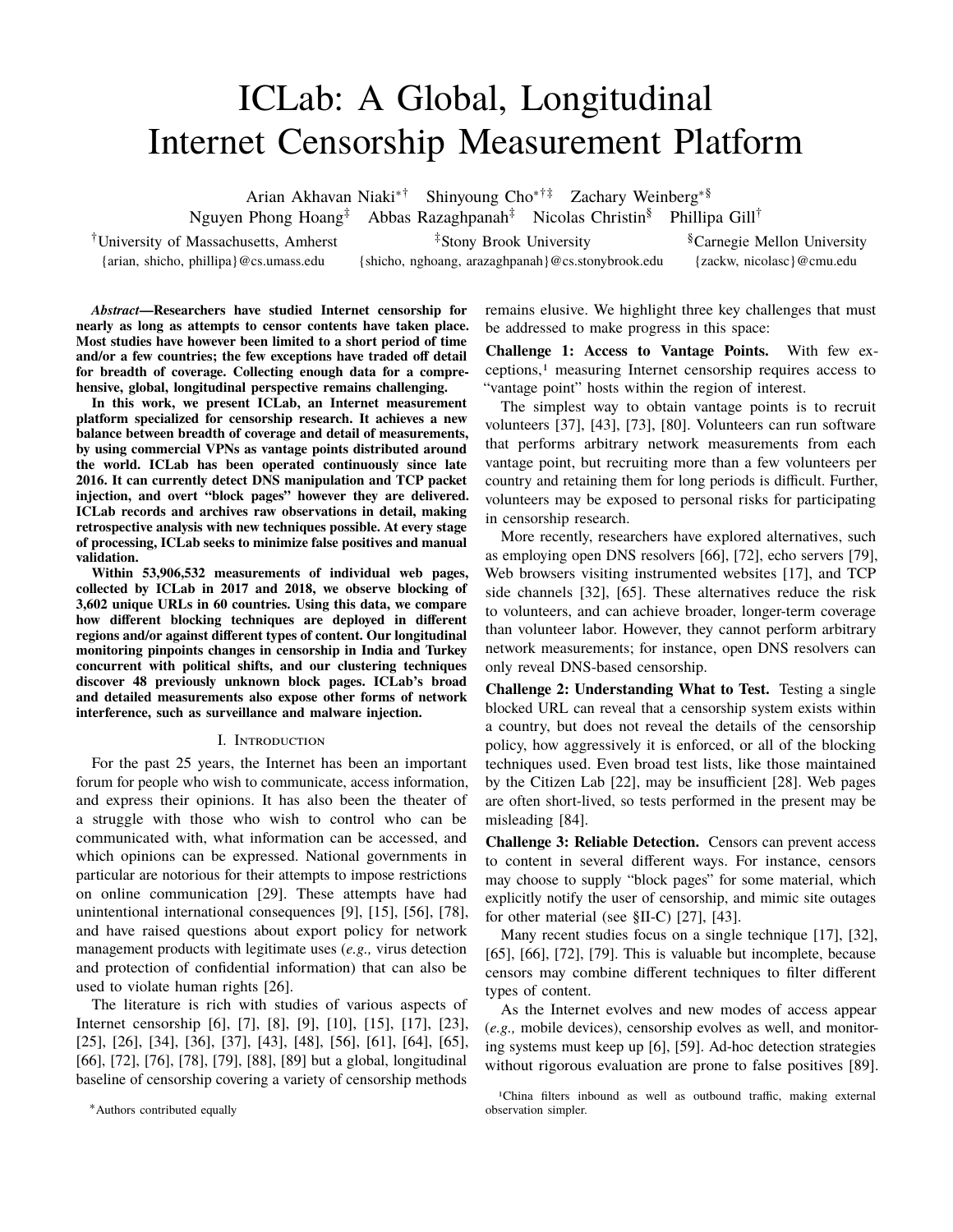For example, detecting filtering via DNS manipulation requires care to deal with CDNs [66], [72] and detection of block pages requires taking regional differences in content into account [48].

### *A. Contributions*

We present ICLab, a censorship measurement platform that tackles these challenges. ICLab primarily uses commercial Virtual Private Network servers (VPNs) as vantage points, after validating that they are in their advertised locations. VPNs offer long-lived, reliable vantage points in diverse locations, but still allow detailed data collection from all levels of the network stack. ICLab also deploys volunteer-operated devices (VODs) in a handful of locations.

ICLab is extensible, allowing us to implement new experiments when new censorship technologies emerge, update the URLs that are tested over time, and re-analyze old data as necessary. To date ICLab has only been used to monitor censorship of the web, but it could easily be adapted to monitor other application-layer protocols (*e.g.,* using techniques such as those in Molavi Kakhki et al. [59]). Besides ICLab itself, and its collected data, we offer the following contributions:

**Global, longitudinal monitoring.** Since its launch in 2016, ICLab has been continuously conducting measurements in 62 countries, covering 234 autonomous systems (ASes) and testing over 45,000 unique URLs over the course of more than two years. The platform has detected over 3,500 unique URLs blocked using a variety of censorship techniques. We discuss our discoveries in more detail in Section V.

**Enhanced detection accuracy.** ICLab collects data from all levels of the network stack and detects multiple different types of network interference. By comparing results across all the detection techniques, we can discover inaccuracies in each and refine them. We have eliminated all false positives from our block page detector. DNS manipulation detection achieves a false positive rate on the order of  $10^{-4}$  when cross-checked against the block page detector (see Section IV-A). Similar cross-checking shows a negligible false positive rate for TCP packet injection (see Section IV-B).

**Semi-automated block page detection.** We have developed a new technique for discovering both variations on known block pages and previously unknown block pages. These explicit notifications of censorship are easy for a human to identify, but machine classifiers have trouble distinguishing them from other short HTML documents expressing an error message. Existing systems rely on hand-curated sets of regular expressions, which are brittle and tedious to update.

ICLab includes two novel machine classifiers for short error messages, designed to facilitate manual review of groups of suspicious messages, rather than directly deciding whether each is a block page. Using these classifiers we discovered 48 previously undetected block page signatures from 13 countries. We describe these classifiers and their discoveries in more detail in Section IV-C.

# II. BACKGROUND

Here we briefly review the techniques used to block access to information online, two different options for implementation, and how the censor's goals affect their implementation choices.

#### *A. Network-level blocking techniques*

Abstractly, all attempts to interfere with website access are man-in-the-middle (MITM) attacks on communications between a web browser and server. Depending on the location and configuration of their MITM devices, censors may interfere with traffic outside the borders of their own authority [15], [36], [78].

**DNS manipulation.** When visiting a website, the user's browser must first resolve the web server's IP address using DNS. DNS traffic is unencrypted, and less than 1% of it is authenticated [81]. Using either DNS servers they control, or packet injection from routers, censors can forge responses carrying DNS error codes such as "host not found" (NXDOMAIN), non-routable IP addresses, or the address of a server controlled by the censor [8], [91].

**IP-based blocking.** Once the browser has an IP address of a web server, it makes a TCP connection to that server. Censors can discard TCP handshake packets destined for IP addresses known to host censored content, reply with a TCP reset packet, or reroute them to a server controlled by the censor [46].

**TCP packet injection.** Censors can also allow the TCP handshake to complete, and then inject a packet into the TCP stream that either supersedes the first response from the legitimate server, or breaks the connection before the response arrives [82]. For unencrypted websites, this technique allows the censor to observe the first HTTP query sent by the client, and thus block access to individual pages [24].

**Transparent proxy.** Censors wishing to exercise finer control can use a "transparent proxy" that intercepts all HTTP traffic leaving the country, decodes it, and chooses whether or not to forward it [26]. Transparent proxies act as TCP peers and may modify HTTP traffic passing through, which makes them detectable [83]. They permit fine-grained decisions about *how* to block access to content. However, they are specific to unencrypted HTTP and cannot be used to censor traffic in any other protocol.

#### *B. On-path and in-path censors*

Hardware performing DNS manipulation, IP-based blocking, or TCP packet injection can be connected to the network in two different ways. It is not known which option is more commonly used [44], [80].

*On-path* equipment observes a copy of all traffic passing through a network link. It can react by injecting packets into the link, but cannot modify or discard packets that are already within the flow. While on-path techniques are relatively cheap and easy to deploy, detection is also easy, as injected packets appear alongside legitimate traffic.

*In-path* equipment operates on the *actual* traffic passing through the network link, and can inject, *modify, or discard*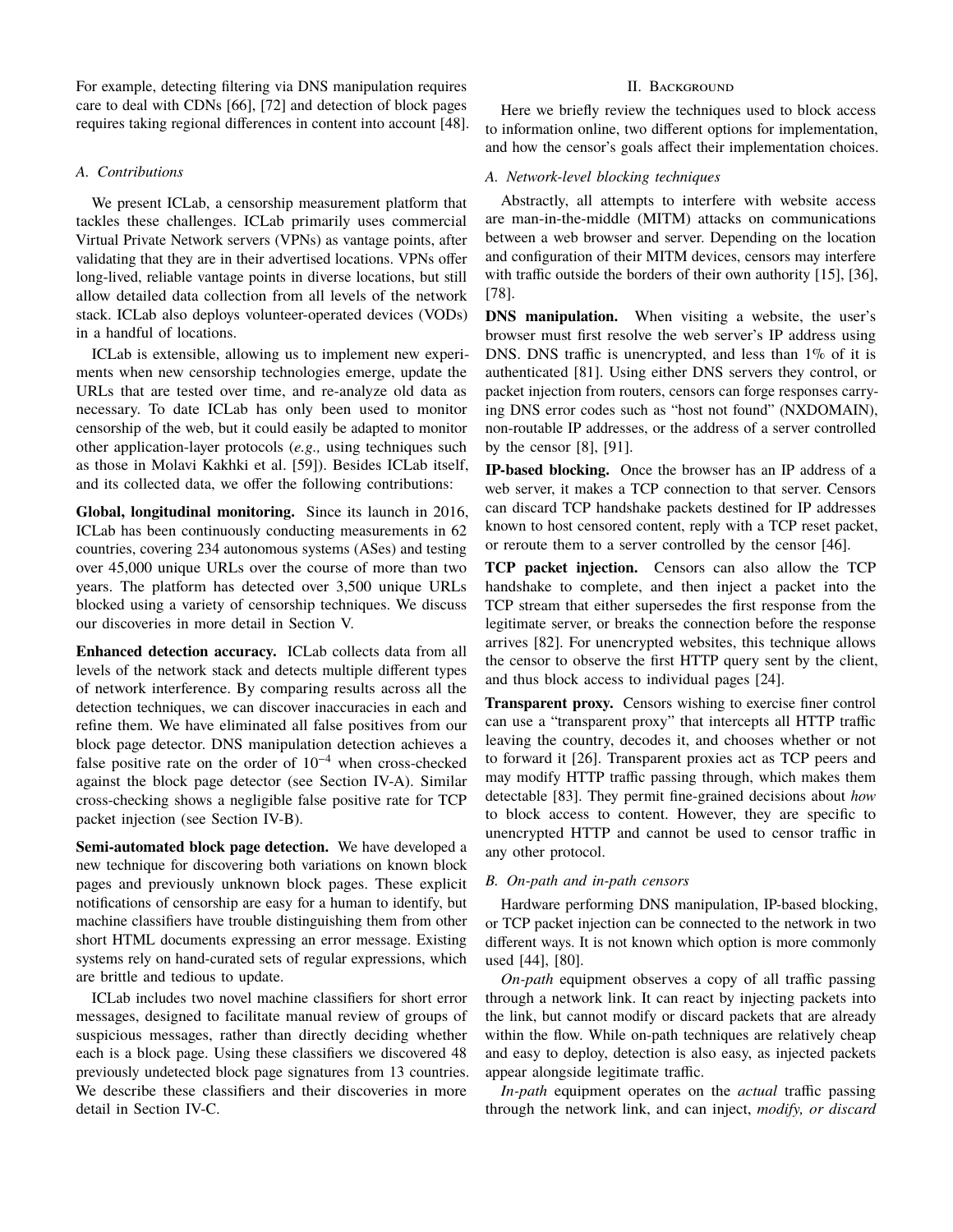packets. In-path equipment must operate at the line-rate of a backbone router, so it is more expensive and its features may be limited (*e.g.,* payload inspection may not be an option), but it is harder to detect.

#### *C. Overt and covert censorship*

Censorship's visible effects can be either *overt* or *covert*. In overt censorship, the censor sends the user a "block page" instead of the material that was censored. In covert censorship, the censor causes a network error that could have occurred for other reasons, and thus *avoids* informing the user that the material was censored. Censors may choose to be overt for some material and covert for other material. For instance, Yemen has been observed to overtly block pornography, which is illegal there, and to covertly block disfavored, but legal, political content [43].

Overt censorship can be accomplished with a transparent HTTP proxy, an injected TCP packet or DNS response that directs the browser to a server controlled by the censor, or by rerouting TCP traffic to a server controlled by the censor. Covert censorship can be accomplished with a transparent HTTP proxy, an injected TCP reset packet, an injected DNS error or non-routable address, or by discarding packets.

# III. System Architecture

ICLab is a platform for measuring censorship of network traffic. As shown in Figure 1, it consists of a central control server and a set of vantage points distributed worldwide. The central server schedules measurements for each vantage point to perform, distributes test lists, and collects measurement results for analysis. The vantage points send and receive network traffic to perform each measurement, and upload their observations to the central server. All analysis is done centrally after the measurements have completed. Raw observations, including complete packet logs, are archived so that new analysis techniques can be applied to old data. There are two types of vantage points: volunteer-operated devices (VODs) configured by us and installed in locations of interest by our volunteers,2 and VPN-based clients, which forward traffic through commercial VPN proxies located in various countries.

# *A. Design Goals*

We designed ICLab to achieve the following properties:

**Global, continuous monitoring.** The techniques used for Internet censorship, the topics censored, and the thoroughness with which censorship is enforced are known to vary both among [16], [26], [28], [43], [44], [66] and within [1], [33], [51], [86], [88] countries. Therefore, the system should operate vantage points in multiple locations within each of many countries, to produce a comprehensive global view of censorship. Censorship may ratchet upward over time [29], [39], may change abruptly in response to political events [25] and may even cease after governing parties change [43]. Therefore, the system should perform its measurements continuously over a period of years, to detect these changes as they happen.

2Most of these are low-cost Raspberry Pi devices.



FIG. 1. ARCHITECTURE OF ICLAB. (1) The central server sends a measurement schedule along with an associated test list to vantage points. (2) The vantage points perform measurements. (3) Collected data is uploaded to the central server. (4) Censorship detection is done centrally.

**Reproducible and extensible.** The basic techniques for censoring network traffic (described in §II-A) are well-known [80], [82] but new variations appear regularly [6], [36]. The short lifetime of "long tail" content means that the current content of a website may bear no relationship to what it was when it was originally censored [84]. Therefore, the system needs to be extensible with new types of measurement, and should record as much information as possible with each measurement (*e.g.,* packet traces and detailed contextual information).

**Minimal risk to volunteers.** Censorship monitoring involves accessing material that is forbidden in a particular country, from that country, and provoking a response from the censor. The response we expect is one of the MITM attacks described in §II-A, but legal or extralegal sanctions aimed at the volunteer operating the vantage point are also possible. The risk may be especially significant for volunteers already engaged in human rights reporting or advocacy. Use of commercial VPNs as vantage points is intended to mitigate these risks. VODs are only deployed in locations where we believe legal or extralegal sanctions are unlikely, and we obtain informed consent from the volunteers who operate them.

# *B. Vantage Points*

Of ICLab's 281 vantage points, 264 are VPN-based, obtaining access to locations of interest via commercial VPN services. 17 vantage points are VODs. The measurement software is the same for both types of vantage; the only difference is that VPN-based vantages route their traffic through a VPN while performing measurements.

**VPN-based vantages.** ICLab uses VPN-based vantages whenever possible, because of their practical and ethical advantages. We do not need to recruit volunteers from all over the world, or manage physical hardware that has been distributed to them, but we still have unrestricted access to the network, unlike, for instance, phone or web applications [17], [37]. The VPN operator guarantees high availability and reasonable bandwidth, and they often offer multiple locations within a country. For 75% of the countries where we use VPN-based vantages, the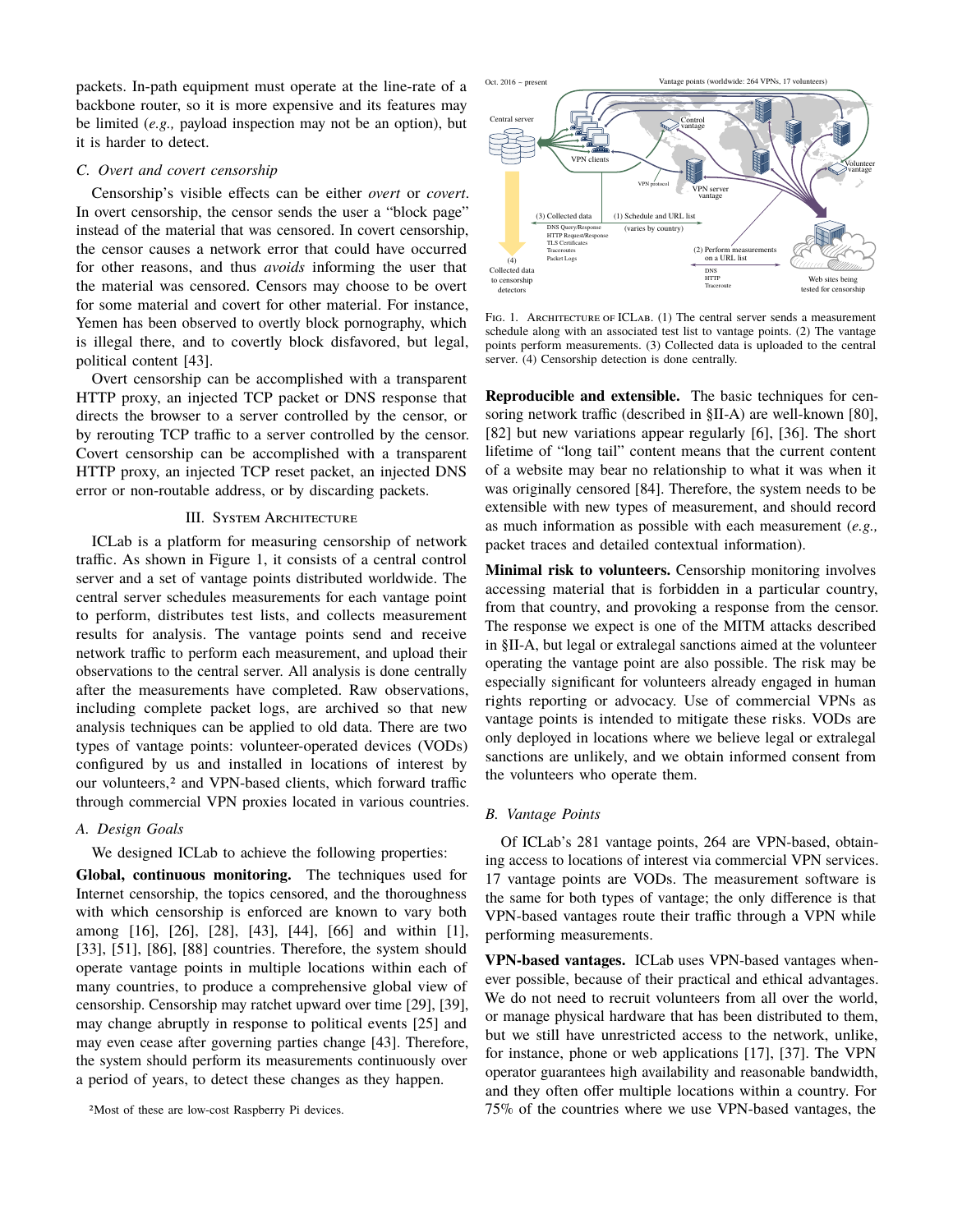VPNs give us access to at least two ASes within that country (see Appendix A).

On the ethical side, a commercial VPN operator is a company that understands the risks of doing business in each country it operates in. It is unlikely that they would deploy a server in a country where the company or its employees might suffer legal or extralegal sanctions for the actions of its users.

A disadvantage of VPNs is that they only supply a lower bound on the censorship experienced by individuals in each country, because their servers are hosted in commercial data centers. There is some evidence that network censorship is less aggressively performed by data centers' ISPs than by residential ISPs [3], [88]. According to the CAIDA AS classification [18], 41% of the networks hosting our VPN-based vantages are "content" networks, which are the most likely to be subject to reduced levels of censorship. However, we have visibility into at least one other type of AS in 83% of the countries we can observe. In countries where we have both VPNs and VODs, we have observed identical block pages from both, indicating that all types of ASes are subject to similar blocking policies in those countries.

User-hosted VPNs (*e.g.,* Geosurf [42], Hola [47], Luminati [55]) would offer access to residential ISPs, but ICLab does not use them, as they have all the ethical concerns associated with VODs, with less transparency. Also, there are reports of illicit actions by the operators of these VPNs, such as deploying their software as a viral payload, and facilitating distributed denial of service (DDoS) attacks [58], making it even more unethical to use these services.

Since commercial VPNs' advertised server locations cannot be relied on [85], we validate their locations using round-trip time measurements (see Appendix B for details), and we only use the servers whose locations are accurately advertised.

**Volunteer-operated device vantages.** VODs are more difficult to keep running, and require a local volunteer comfortable with the risks associated with operating the device. Since ICLab does not collect personally identifiable information *about* the volunteers, our IRB has determined that this project is not human subjects research. However, we are guided by the principles of ethical human subjects research, particularly the need to balance potential benefits of the research against risks undertaken by volunteers. Most of our VODs have been deployed opportunistically through collaborations with NGOs and organizations interested in measuring Internet censorship from a policy perspective. For each deployed VOD, we maintain contact with the volunteer, and monitor the political situation in the country of deployment. We have deemed some countries too risky (for now) to recruit volunteers in (*e.g.,* Iran, Syria).

**Breadth of coverage.** As of this writing, ICLab has VPNbased vantage points in 55 countries, and volunteer-operated clients in 13 countries. 6 countries host both types of clients, so ICLab has vantage points in 62 countries overall. ICLab seeks to achieve both geographic and political diversity in its coverage. Table I summarizes our current geographic diversity by continent, and political diversity by a combination of two

#### Table I

Country Coverage of ICLab. The number of countries and ASes on each continent where we have vantage points with validated locations, since 2017. Oceania includes Australia. VPNs: virtual private network servers. VODs: volunteer-operated devices. NF, PF, F: of the countries with vantage points, how many are politically not free, partially free, or free (see Appendix C).

| <b>Continent</b> | VPNs | VODs           | <b>Countries</b> | ASes | NF | PF | F              |
|------------------|------|----------------|------------------|------|----|----|----------------|
| Asia             | 64   | 4              | 14/32            | 54   | 5  |    | 2              |
| Africa           | 9    | 10             | 9/72             | 19   |    | 6  | $\overline{c}$ |
| N. America       | 87   |                | 5/17             | 81   | 0  |    | 4              |
| S. America       | 9    | 0              | 5/20             | 6    |    | 3  |                |
| Europe           | 83   | $\mathfrak{D}$ | 27/42            | 64   |    | 5  | 21             |
| Oceania          | 12   | 0              | 2/6              | 11   | 0  | 0  | 2              |
| Total            | 264  | 17             | 62/189           | 234  | 8  | 22 | 32             |

scores of political freedom, developed by Freedom House [39] and Reporters Without Borders [68] (see Appendix C).

It is easier to acquire access to vantage points in Europe, North America, and East Asia than in many other parts of the world. We have plans for expanded coverage in Africa and South America in the near future, via additional VPN services. It is also easier to acquire access to vantage points in "free" and "partially free" than "not free" countries, because it is often too risky for either VPN services or volunteer-operated devices to operate in "not free" countries. Expanding our coverage of "not free" countries is a priority for future development of ICLab, provided we can do it safely.

Internet censorship does happen in the "partly free" and "free" countries, and is not nearly as well documented as it is for specific "not free" countries (most notably China). Our broad coverage of these classes of countries gives us the ability to track changes over time, across the full spectrum of censorship policy, worldwide.

#### *C. Test Lists*

At present, ICLab's measurements are focused on networklevel interference with access to websites. ICLab's vantage points test connectivity to the websites on three lists: the Alexa global top 500 websites (ATL) [5], the websites identified as globally sensitive by the Citizen Lab [22] and the Berkman Klein Center  $[11]$ <sup>3</sup> (CLBL-G), and, for each country, the websites identified as locally sensitive in that country by Citizen Lab and Berkman Klein (CLBL-C). We only use the global top 500 sites from Alexa's ranking, because its "long tail" is unstable [54], [71]. All test lists are updated weekly.

ICLab has tested a total of 47,000 unique URLs over the course of its operation. Because all of the vantage points test ATL and CLBL-G, there is more aggregated data for these sites: 40% of our data is from sites on ATL, 40% from sites on CLBL-G, and 20% from sites on CLBL-C. Individual vantage points test anywhere from 3,000 to 5,700 URLs per measurement cycle, depending on the size of CLBL-C for the vantage point's country. This is by no means the complete set of sites blocked in any one country [28], and we have plans to broaden our testing, as described further in Section IX.

<sup>&</sup>lt;sup>3</sup>The lists maintained by Citizen Lab and Berkman Klein are formally independent but have substantial overlap, so we combine them.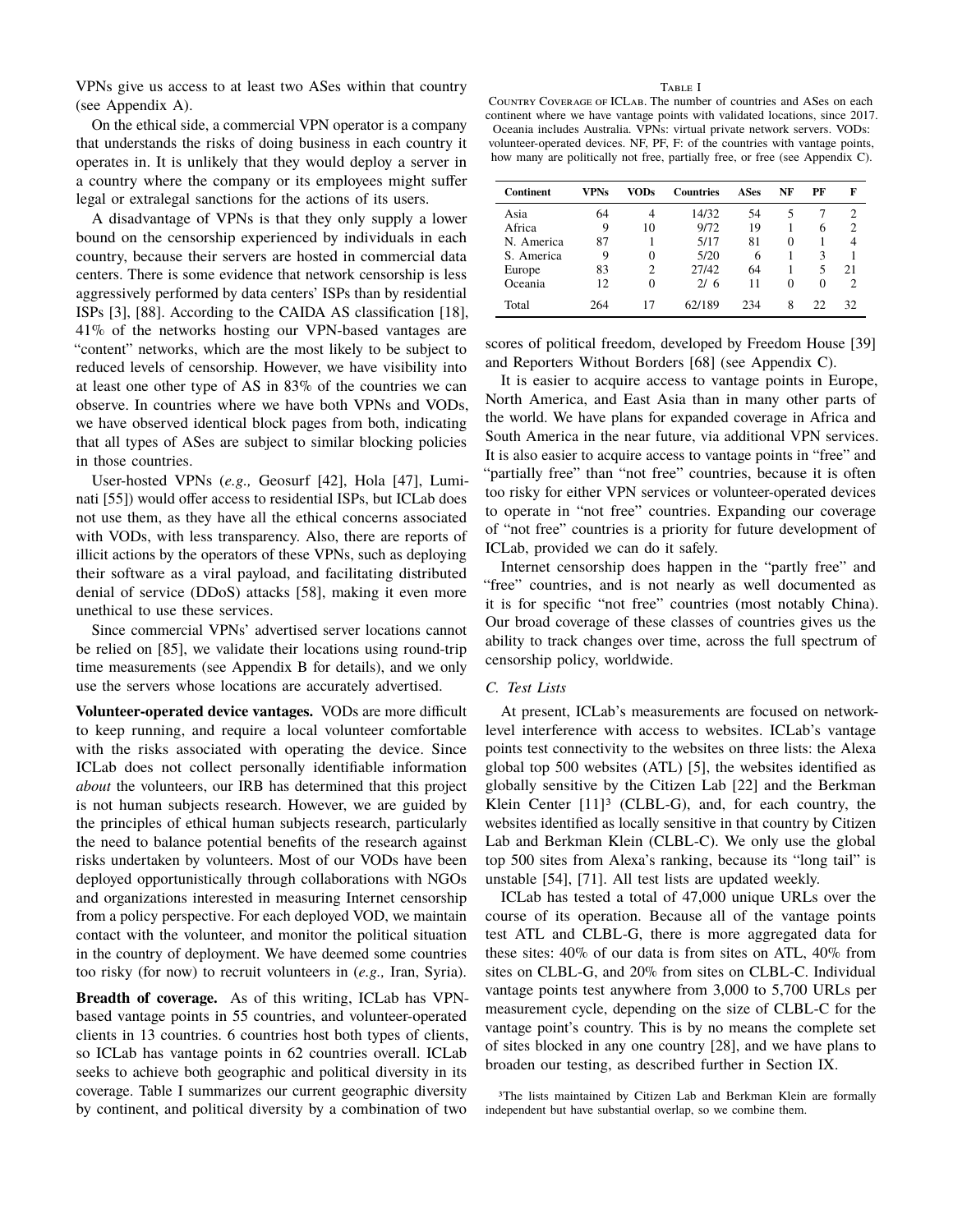

FIG. 2. MEASUREMENTS SINCE 2017 BY COUNTRY. For each of the 62 countries where we have, or had, vantage points since 2017, the total number of measurements per week.

#### *D. Data Collection*

A *measurement* of a URL is an attempt to perform an HTTP GET request to that URL, recording information about the results from multiple layers of the network stack: (1) The complete DNS request and response or responses for the server hostname (using both a local resolver and a public DNS resolver). (2) Whether or not a TCP connection succeeded. (3) For HTTPS URLs, the certificate chain transmitted by the server. (4) The full HTTP response (both headers and body). (5) A traceroute to the server. (6) A comprehensive packet trace for the duration of the measurement. This allows us to identify anomalies that would not be apparent from application-layer information alone. For instance, when packets are injected by on-path censors, we can observe both the injected packets and the legitimate responses they conflict with (see Section IV-B).

Each vantage point measures connectivity to all of the sites on its test list at least once every three days, on a schedule controlled by the central server. Depending on the size of the test list, a cycle of measurements typically runs for 1–2 hours.

Figure 2 depicts ICLab's measurements over time in each country. Operating ICLab over a multi-year period has not been easy; several outages are visible in Figure 2. For instance, we lost access to our vantage points in Iran in May 2017 due to a change in the international sanctions imposed on Iran, and we suffered a year-long, multi-country outage due to one VPN provider making configuration changes without notice. The latter incident led us to improve our internal monitoring and our tracking of VPN configuration changes.

Between January 2017 and September 2018, ICLab conducted 53,906,532 measurements of 45,565 URLs in 62

countries and 234 ASes. We publish our data for use by other researchers,4 with periodic updates as we continue operation.

# *E. Control Nodes*

Many tests of censorship rely on comparison of measurements between the vantage point and a "control" location, where there is not anticipated to be censorship. We repeat all the measurements performed by our vantage points on a *control node* located in an academic network in the USA. This network allows access to all the sites we test for accessibility. The control node has also suffered outages. In this paper, we use public data sets compiled by other researchers to fill in the gaps, as described in Section IV. We have since deployed three more control nodes in Europe, Asia and the USA to improve reliability and geographic diversity.

#### IV. CENSORSHIP DETECTION

Next, we describe how ICLab detects manipulated DNS responses (§IV-A), packets injected into TCP streams (§IV-B) and HTML-based block pages (§IV-C). All of ICLab's detection algorithms are designed to minimize both false negatives, in which a censored site is not detected, and false positives, in which ordinary site or network outages, or DNS load balancing are misidentified as censorship [32], [43], [48], [82].

# *A. DNS Manipulation*

To access a website, the browser first resolves its IP address with a DNS query. To detect DNS manipulation, ICLab records the DNS responses for each measurement, and compares them with responses to matching DNS queries from our control node, and with DNS responses observed by control nodes OONI [37] operates. ICLab applies the following heuristics, in order, to the observations from the vantage point and the control nodes.

**Vantage point receives two responses with different ASes.** If a vantage point receives two responses to a DNS query, both with globally routable addresses, but belonging to two different ASes, we label the measurement as DNS manipulation. This heuristic detects on-path censors who inject a packet carrying false addresses [8]. Requiring the ASes to differ avoids false positives caused by a DNS load balancer picking a different address from its pool upon retransmission.

**Vantage point receives NXDOMAIN or non-routable ad**dress. If a vantage point receives either a "no such host" response to a query (NXDOMAIN, in DNS protocol terms [13]), or an address that is not globally routable (*e.g.,* 10.x.y.z) [12], but the control nodes consistently receive a globally routable address (not necessarily the same one) for the domain name, over a period of seven days centered on the day of the vantage point's observation, we label the test as DNS manipulation. The requirement for consistency over seven days is to avoid false positives on sites that have been shut down, during the period where a stale address may still exist in DNS caches.

**Vantage point receives addresses from the same AS as control nodes.** If a vantage point receives a globally routable

<sup>4</sup>Available online at https://iclab.org/.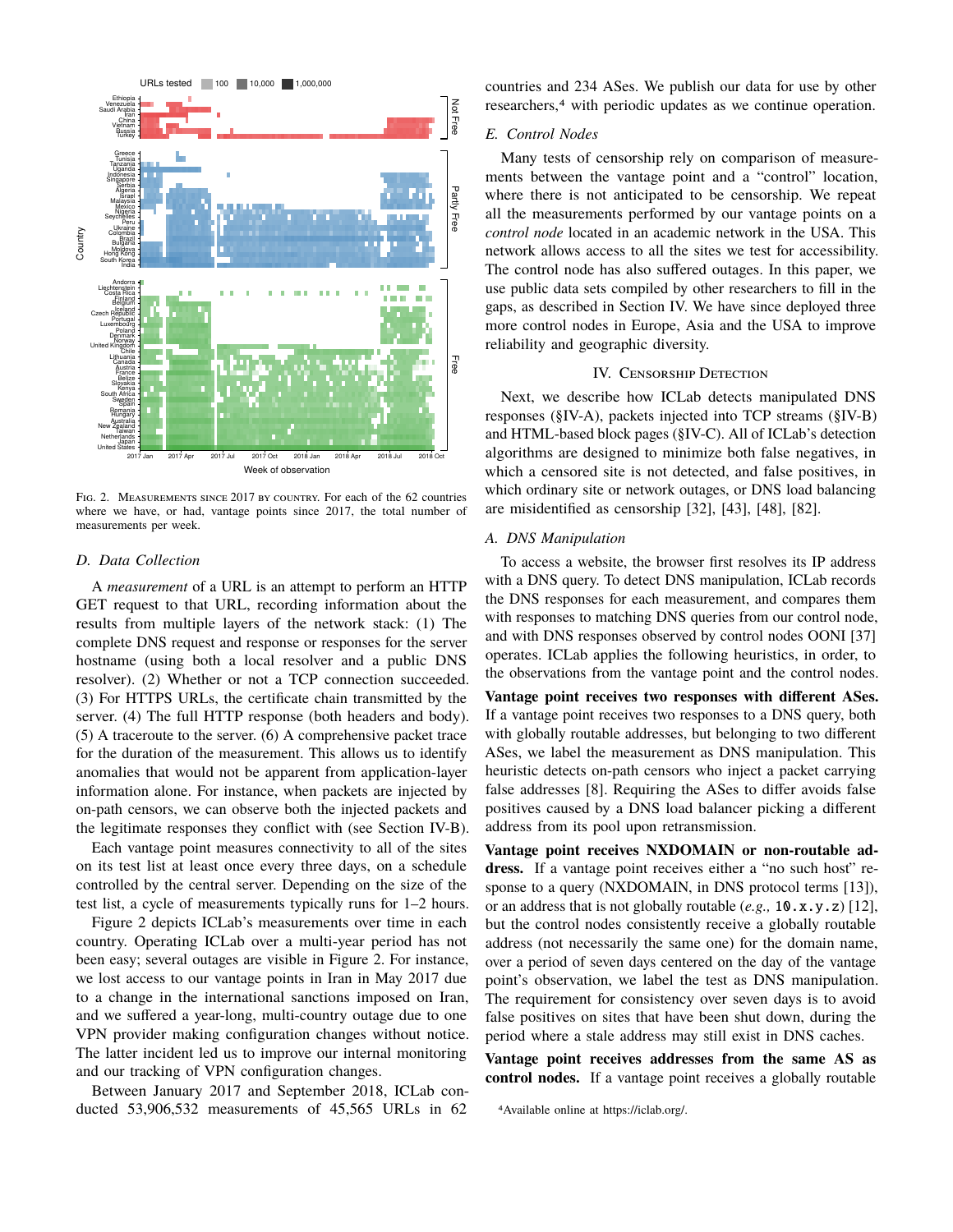

Fig. 3. DNS manipulation false positives. The false positive rate for the DNS manipulation detector, as a function of the threshold parameter  $\theta$ .

address, and the control nodes also receive globally routable addresses assigned to the same AS (not necessarily the exact same address), we label the measurement as *not* DNS manipulation. Variation within a single AS is likely to be due to load-balancing over a server pool in a single location.

**Vantage point and control nodes receive addresses in different ASes.** The most difficult case to classify is when the vantage point and the control nodes receive globally routable addresses assigned to different ASes. This can happen when DNS manipulation is used to redirect traffic to a specific server (*e.g.,* to display a block page). However, it can also happen when a content provider or CDN directs traffic to data centers near the client [66].

We distinguish censors from CDNs using the observation that censors tend to map many blocked websites onto just a few addresses [9], [43]. If a set of websites resolve to a single IP address from the vantage point, but resolve to IPs in more than  $\theta$  ASes from the control nodes, we count those websites as experiencing DNS manipulation.  $\theta$  is a tunable parameter which we choose by cross-checking whether these measurements also observed either a block page or no HTTP response at all. Taking this cross-check as ground truth, Figure 3 shows how the false positive rate for DNS manipulation varies with  $\theta$ . For the results in Section V, we use a conservative  $\theta = 11$  which gives a false positive rate on the order of  $10^{-4}$ .

# *B. TCP Packet Injection*

Censors may also allow DNS lookup to complete normally, but then inject packets that disrupt the TCP handshake or subsequent traffic. ICLab detects this form of censorship by recording packet traces of all TCP connections during each test, and analyzing them for (1) evidence of packet injection, and (2) evidence of intent to censor (*e.g.,* block page content or TCP reset flags in injected packets). By requiring both types of evidence, we minimize false positives. Short error messages delivered by the legitimate server will not appear to be injected, and packets that, for innocuous reasons, appear to be injected, will not display an intent to censor.

**Evidence of packet injection.** If an end host receives two TCP packets with valid checksums and the same sequence number but different payloads, the operating system will generally accept the first packet to arrive, and discard the second [67]. An on-path censor can therefore suppress the server's HTTP response by injecting a packet carrying its own HTTP response (or simply an RST or FIN), timed to arrive first. Because ICLab records packet traces, it records both packets and detects a



Fig. 4. Classification of packet anomalies by comparison to control observations.

conflict. This is not infallible proof of packet injection; it can also occur for innocuous reasons, such as HTTP load balancers that do not send exactly the same packet when they retransmit. **Intent to censor: RST, FIN, or block page.** When we detect a pair of conflicting packets, we inspect them for evidence of intent to censor. An injected packet can disrupt/censor communication by carrying a TCP reset (RST) or close (FIN) flag, causing the client to abort the connection and report a generic error [24], [82]; or it can carry an HTTP response declaring the site to be censored (a "block page," discussed further in Section IV-C), which will be rendered instead of the true contents of the page the client requested [26], [48].

As with DNS manipulation, we compare each observation from a vantage point that shows evidence of packet injection, with matching observations from a control node. We apply the following heuristics, in order, to pairs of observations. The various outcomes of these heuristics are shown in Figure 4.

**No matching control observation.** When a TCP stream from the vantage point shows evidence of packet injection, but does not seem to correspond to any observation taken by the control node, we abandon any attempt to classify it. This is the "No record for URL" row of Figure 4.

This filtering is necessary because of a limitation in our packet trace analyzer. When a website transfers all of its traffic to another domain name, either via a CNAME record in DNS or using HTTP redirects, the trace analyzer cannot tell that TCP connections to the second domain name are associated with an attempt to test the first domain name. We conservatively do not consider these cases as censorship.

**Packet collision after handshake, with RST or FIN.** When a TCP stream from the vantage point shows evidence of collisions in TCP sequence numbers after successful completion of the three-way handshake, one side of the collision has its RST or FIN bit set and the other side has neither bit set, we label the measurement as censored by packet injection, regardless of what the control node observed. This is the "connection disrupted" column of Figure 4. We have high confidence that all of these are true positives.

**Packet collision after handshake, with payload conflict.** When a TCP stream from the vantage point shows evidence of TCP sequence number collisions after successful completion of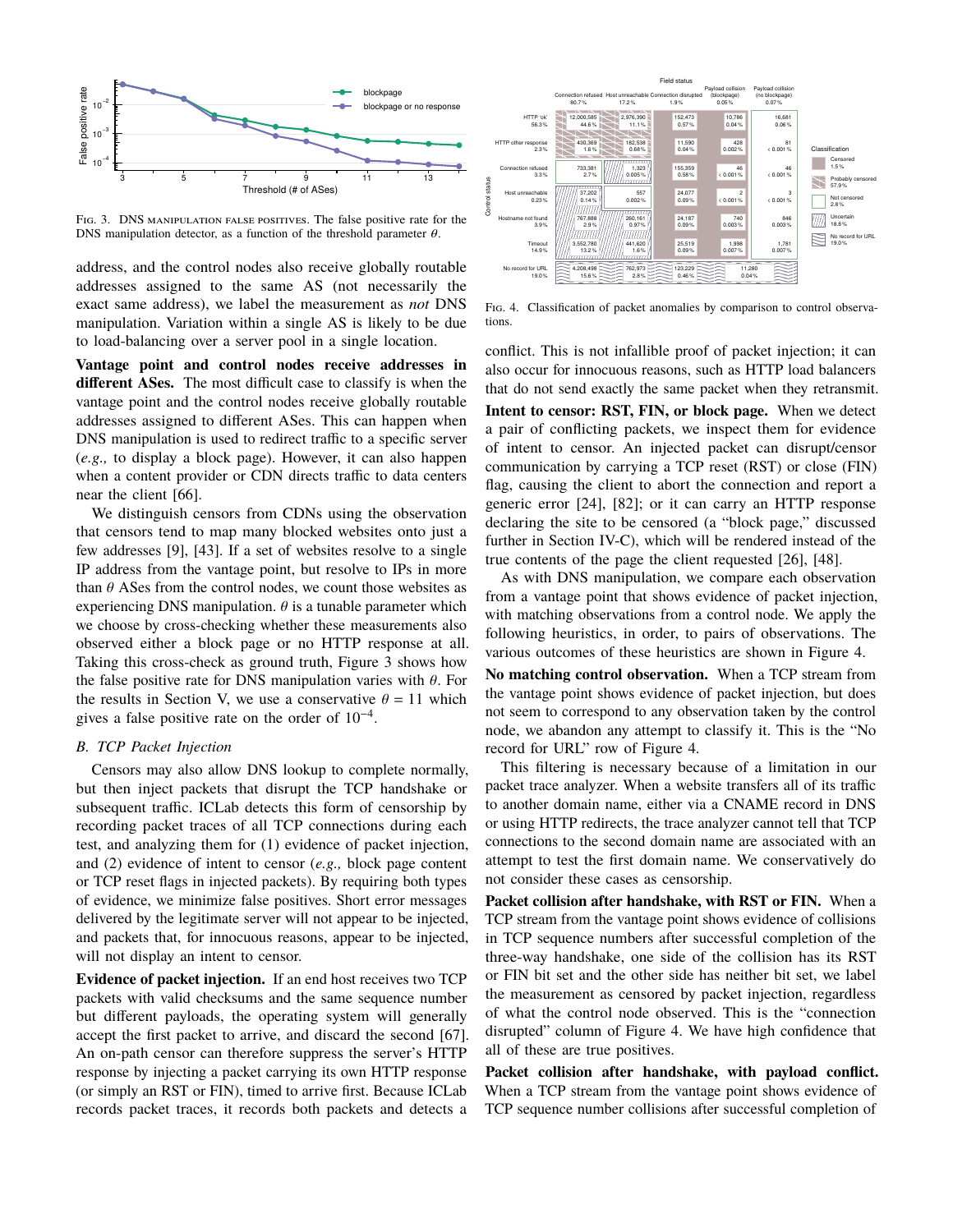the three-way handshake, but neither side of the collision has the RST or FIN bit set, we inspect the contents of the packets for a block page signature, as described in §IV-C. We label the measurement as censored by packet injection only if a known block page signature appears in one of the packets. These cases are the "payload collision (blockpage)" and "payload collision (no blockpage)" columns of Figure 4. Again, we have high confidence that these are true positives and negatives.

**Matching RST or ICMP unreachable instead of SYN-ACK.** When a TCP SYN from the vantage point receives either a TCP RST or an ICMP unreachable packet, instead of a SYN-ACK, and the control node observes the same network error, we conclude the site is down for everyone, and label the measurement as *not* censored. These cases are the matching "connection refused" and "host unreachable" cells on the lefthand side of Figure 4, and we have high confidence that they are true negatives.

**RST or ICMP unreachable instead of SYN-ACK, at vantage only.** When a TCP SYN from the vantage point receives either a TCP RST or an ICMP unreachable packet in response, instead of a SYN-ACK, but the control node is able to carry out a successful HTTP dialogue, this *probably* indicates IP-based censorship observed by the vantage point. However, there are other possible explanations, such as a local network outage at the vantage point, or a site blocking access from specific IP addresses on suspicion of malice [57]. Manual spotchecking suggests that many, but not all, of these observations are censorship. These cases are labeled as "probable censorship" in Figure 4, and we discuss them separately in Section V.

**Mismatched network errors, or timeout or DNS error at control node.** When the vantage point and the control node both received a network error in response to their initial SYN, but not the same network error; when the control node's initial SYN received no response at all; and when the control node was unable to send a SYN in the first place because of a DNS error; we cannot say whether the measurement indicates censorship. These cases are the cells labeled "uncertain" in the lower left-hand corner of Figure 4. We are conservative and do not consider these as censorship in our analysis.

### *C. Block Page Detection and Discovery*

Block page contents vary depending on the country and the technology used for censorship. Known block pages can be detected with regular expressions applied to the TCP payloads of suspicious packets, but these will miss small variations from the expected text, and are no help at all with unknown block pages.

Nonetheless, ICLab uses a set of 308 regular expressions to detect known block pages. We manually verified these match specific, known block pages and nothing else. 40 of them were developed by the Citizen Lab [21], 24 by OONI [37], 144 by Quack [79], and 100 by us.

Anomalous packets that do *not* match any of these regular expressions are examined for block page variations and unknown block pages, as described below; when we discover

a block page that was missed by the regular expressions, we write new ones to cover them.

**Self-contained HTTP response.** To deliver a block page, the protocol structure of HTTP requires a censor to inject a single packet containing a complete, self-contained HTTP response. This packet must conflict with the first data packet of the legitimate response. Therefore, only packets which are both involved in a TCP sequence number conflict, and contain a complete HTTP response, are taken as candidate block pages for the clustering processes described next.

**HTML structure clusters.** The HTML tag structure of a block page is characteristic of the filtering hardware and software used by the censor. When the same equipment is used in many different locations, the tag structure is often an exact match, even when the text varies. We reduce each candidate block page to a vector of HTML tag frequencies  $(1 \text{ }, 2 \text{ },$ *etc.*) and compare the vectors to all other candidate block pages' vectors, and to vectors for pages that match the known block page regular expressions. When we find an exact match, we manually inspect the matching candidates and decide whether to add a new regular expression to the detection set. Using this technique we discovered 15 new block page signatures in five countries.

**Textual similarity clusters.** Within one country, the legal jargon used to justify censoring may vary, but is likely to be similar overall. For example, one Indian ISP refers to "a court of competent jurisdiction" in its block pages, and another uses the phrase "Hon'ble Court" instead. Small variations like this are evidently the same page to a human, but a regular expression will miss them. We apply *locality-sensitive hashing* (LSH) [90] to the text of the candidate block pages, after canonicalizing the HTML structure. LSH produces clusters of candidate pages, centered on pages that do match the known block page regular expressions. As with the tag frequency vectors, we manually inspect the clusters and decide whether to add new regular expressions to the curated set. Using this technique, we discovered 33 new block page signatures in eight countries. An example cluster is shown in Appendix D.

**URL-to-country ratio.** To discover wholly unknown block pages we take each LSH cluster that is *not* centered on a known block page, count the number of URLs that produced a page in that cluster, and divide by the number of countries where a page in that cluster was observed. This is essentially the same logic as counting the number of websites that resolve to a single IP from a test vantage point but not a control vantage point, but we do not use a threshold. Instead, we sort the clusters from largest to smallest URL-to-country ratio and then inspect the entire list manually. The largest ratio associated with a newly discovered block page was 286 and the smallest ratio was 1.0.

### V. Findings

Between January 2017 and September 2018, ICLab conducted 53,906,532 measurements of 45,565 URLs in 62 countries. Because we do not have continuous coverage of all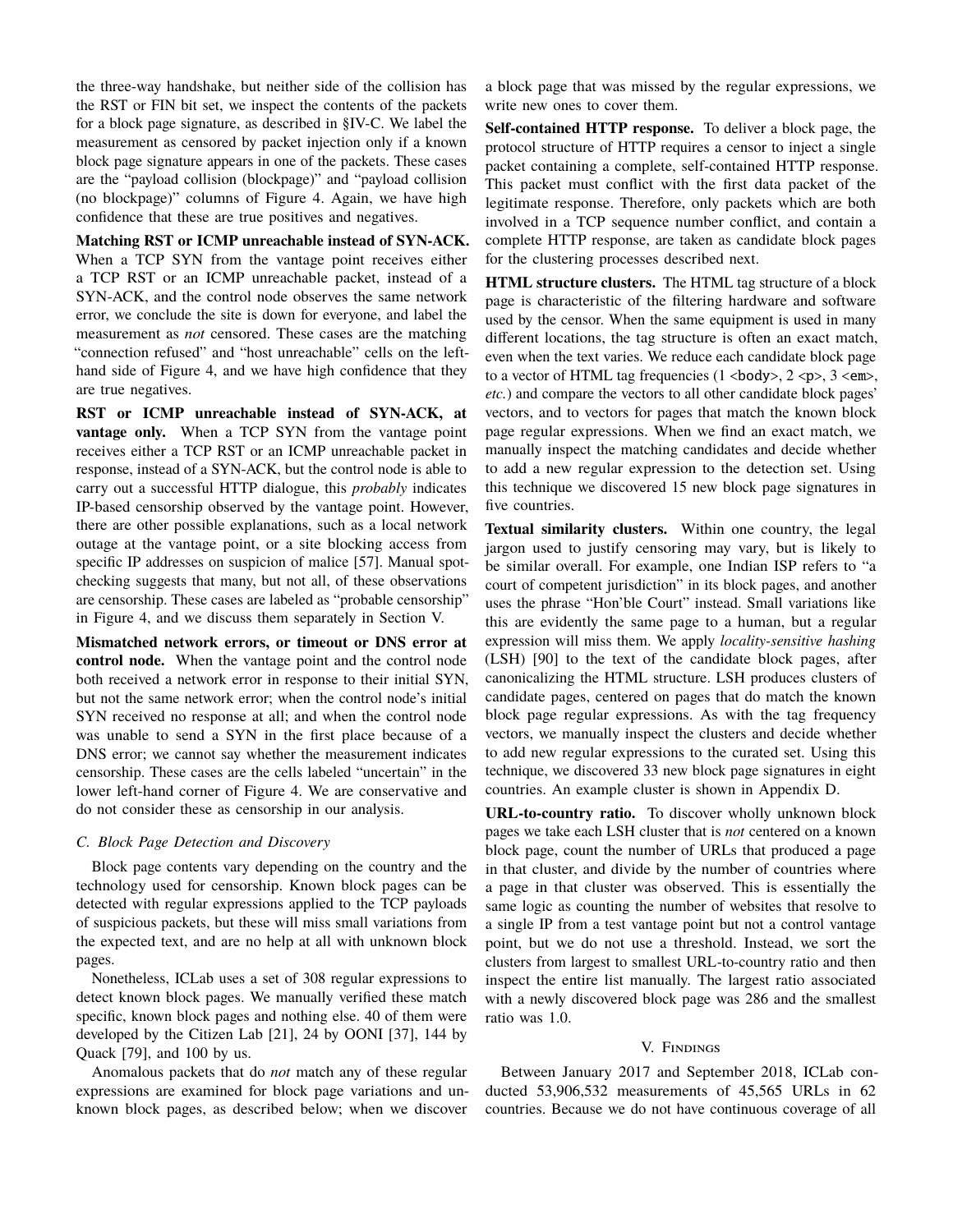|                   |                 | Public DNS             |                |                 |                |             |  |  |  |  |
|-------------------|-----------------|------------------------|----------------|-----------------|----------------|-------------|--|--|--|--|
|                   |                 | unmanipulated NXDOMAIN |                | <b>SERVFAIL</b> | <b>REFUSED</b> | manipulated |  |  |  |  |
|                   | unmanipulated   | 9,186,154              | 53,541         | 4,375           | $\Omega$       | 174         |  |  |  |  |
|                   | <b>NXDOMAIN</b> | 8,554                  | 1,477          | 3               | 0              | $\Omega$    |  |  |  |  |
|                   | <b>SERVFAIL</b> | 5,436                  | $\overline{4}$ | 75              | $\Omega$       | $\Omega$    |  |  |  |  |
| Vantage point DNS | <b>REFUSED</b>  | 2,000                  | $\mathbf{0}$   | $\Omega$        | $\theta$       | $\Omega$    |  |  |  |  |
|                   | manipulated     | 218                    | 4              | 0               | $\Omega$       | 229         |  |  |  |  |

Fig. 5. Comparison of DNS responses for the same domain between local and public nameservers from the same vantage point.

these countries (see §III-D), in this paper we present findings only for countries where we successfully collected at least three months' worth of data prior to September 2018. Among those countries, five stand out as conducting the most censorship overall: Iran, South Korea, Saudi Arabia, India, and Kenya. When considering specific subsets of our data, sometimes Turkey or Russia displaces one of these five.

# *A. Specific Results*

We first present details of our observations for each of the three censorship techniques that we can detect.

**DNS manipulation.** We observe 15,007 DNS manipulations in 56 countries, applied to 489 unique URLs. 98% of these cases received NXDOMAIN or non-routable addresses.

Figure 5 compares DNS responses from a vantage point's local recursive resolver with those received by the same vantage point from a public DNS utility (*e.g.,* 8.8.8.8). The upper left-hand cell of this chart counts cases where there is no DNS censorship; the other cells in the left-hand column count cases where censorship is being performed by the local DNS recursive resolver. The top rightmost cell counts the number of observations where censorship is being performed only by a public DNS utility, and the bottom rightmost cell counts cases where censorship is being performed by both a local recursive resolver and a public DNS utility. We observe censorship by public DNS utilities only for a few sites from Russia, Bulgaria, and Iran. The middle three columns could be explained as either censorship or as unrelated DNS failures.

Packet injection. We observe 19,493,925 TCP packet injections across 55 countries, applied to 11,482 unique URLs. However, after applying the filtering heuristics described in §IV-B, only 0.7% of these are definitely due to censorship: 143,225 injections, in 54 countries, applied to 1,205 unique URLs. (The numbers in Figure 4 are higher because they do not account for all the filtering heuristics.) Packet injections are usually used to disrupt a connection without delivering a block page; block pages are delivered by only 3.4% of the injections we attribute to censorship.

Another 15,589,882 packet injections—58% of the total are network errors received instead of a SYN-ACK packet. These are described as "probable censorship" in Figure 4. They could indicate an in-path censor blocking hosts by IP address, but there are many other possible explanations. Our synthetic

results (below) might be quite different if we were able to classify these more accurately.

**Block pages.** We observe 232,183 block pages across 50 countries, applied to 2,782 unique URLs. Iran presents block pages for 24.9% of the URLs it censors, more than any other country. In all of the countries we monitor, block pages are most likely to be used for URLs in the pornography and news categories (see below).

#### *B. Synthetic Analysis*

Combining observations of all three types of censorship gives us a clearer picture of what is censored in the countries we monitor, and complements missing events in each.

We use the "FortiGuard" URL classification service, operated by FortiNet [38], to categorize the contents of each test list. This service is sold as part of a "web filter" for corporations, which is the same software as a nation-state censorship system, but on a smaller scale. The URLs on all our lists, together, fall into 79 high-level categories according to this service; the 25 most common of these, for URLs that are censored at least once, are listed in Table IV, along with the abbreviated names used in other tables in this section.

Table II shows the three most censored categories of URLs for the five countries conducting the most censorship, based on the percentage of unique URLs censored over time. It is divided into four columns, showing how the results vary depending on which of our test lists are considered: all of them, only ATL, only CLBL-G, or only CLBL-C. Table VI in Appendix D continues this table with information about the countries ranked 6 through 15.

Iran takes first place in all four columns, and Saudi Arabia is always within the top three. The other countries appearing in Table II are within the top five only for some test lists. The top three categories blocked by each country change somewhat from list to list. For instance, pornography is much less prominent on the country-specific lists than on the global list. Iran's censorship is more uniformly distributed over topics than the other countries, where censorship is concentrated on one or two categories. These results demonstrate how the choice of test lists can change observations about censorship policy.

Table III shows the top five countries conducting the most censorship, for each of the three censorship techniques that ICLab can detect, with the top three categories censored with that technique. This shows how censors use different techniques to censor different types of content, as we mentioned in §I. For example, Turkey uses DNS manipulation for categories ILL and STRM, but uses block pages for PORN and NEWS.

Figure 6 shows how often the various blocking techniques are combined. For instance, in Iran we detect some URLs being redirected to a block page via DNS manipulation (comparing with Table III, we see that these are the URLs in the PORN and BLOG categories), but for many others, we detect only the block page. This could be because Iran uses a technique we cannot detect for those URLs (*e.g.,* route manipulation), or because our analysis of packet injection is too conservative (see Section IV-B).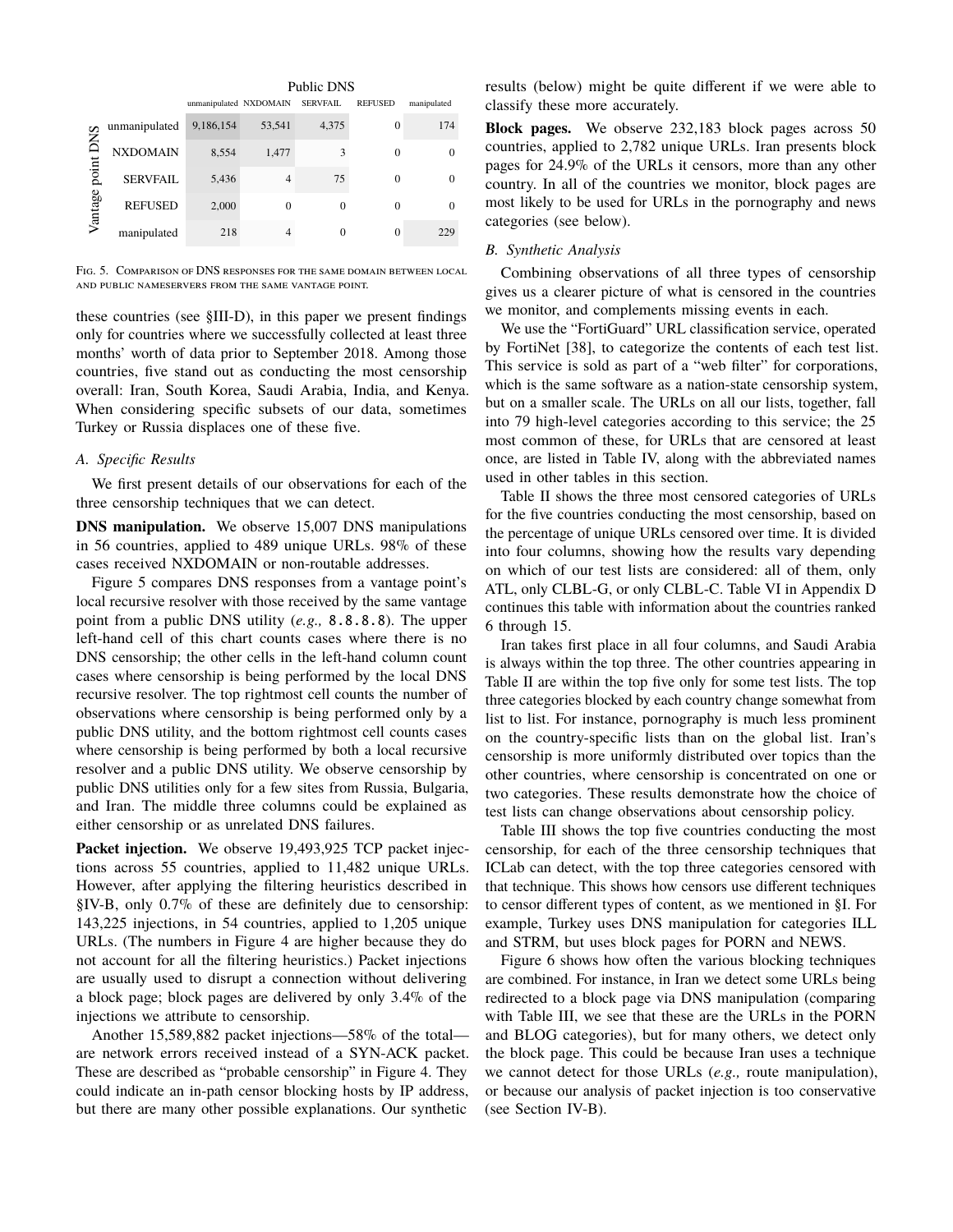#### Table II

Censorship by Test List and Category. For each of the three test lists we use (see §III-C), the five countries censoring the most URLs from that list, the top three FortiGuard categories for their censored URLs (abbreviations defined in Table IV), and the percentage of URLs from that list that are censored.

| Country      | Overall<br>Category                       | Pct.                             | Country      | Alexa Global (ATL)<br>Pct.<br>Category    |                                |              | <b>Globally Sensitive (CLBL-G)</b><br>Pct.<br>Category<br>Country |                                 |              | Per-Country Sensitive (CLBL-C)<br>Pct.<br>Category<br>Country |                               |  |
|--------------|-------------------------------------------|----------------------------------|--------------|-------------------------------------------|--------------------------------|--------------|-------------------------------------------------------------------|---------------------------------|--------------|---------------------------------------------------------------|-------------------------------|--|
| Iran         | <b>NEWS</b><br><b>PORN</b><br><b>BLOG</b> | $13.1\%$<br>$9.2\%$<br>$7.5\%$   | Iran         | <b>NEWS</b><br><b>PORN</b><br><b>ENT</b>  | 14.0%<br>$12.7\%$<br>$10.3\%$  | Iran         | <b>PORN</b><br><b>NEWS</b><br><b>PROX</b>                         | 11.6%<br>$9.4\%$<br>$6.8\%$     | Iran         | <b>NEWS</b><br><b>BLOG</b><br>POL                             | 21.0%<br>$17.6\%$<br>$7.2\%$  |  |
| South Korea  | <b>PORN</b><br><b>NEWS</b><br><b>ORG</b>  | 15.4%<br>$8.4\%$<br>$7.4\%$      | South Korea  | <b>SHOP</b><br><b>PORN</b><br><b>NEWS</b> | 14.2%<br>13.7%<br>$10.8\%$     | Saudi Arabia | <b>PORN</b><br><b>GAMB</b><br><b>PROX</b>                         | 31.0%<br>$13.5\%$<br>$12.2\%$   | India        | <b>ENT</b><br><b>STRM</b><br><b>NEWS</b>                      | 19.0%<br>14.3%<br>$10.8\%$    |  |
| Saudi Arabia | <b>PORN</b><br><b>NEWS</b><br><b>GAMB</b> | 29.5%<br>$11.3\%$<br>$10.1\%$    | Saudi Arabia | <b>PORN</b><br>ILL<br><b>GAMB</b>         | 70.0%<br>$6.6\%$<br>$6.6\%$    | South Korea  | <b>PORN</b><br><b>ORG</b><br><b>NEWS</b>                          | 15.6%<br>$10.4\%$<br>$5.7\%$    | Saudi Arabia | <b>NEWS</b><br>POL<br><b>RELI</b>                             | 54.0%<br>$7.7\%$<br>$7.7\%$   |  |
| India        | <b>ENT</b><br><b>STRM</b><br><b>NEWS</b>  | $13.3\%$<br>$10.8\%$<br>$10.4\%$ | Turkey       | <b>PORN</b><br>ILL<br><b>FILE</b>         | 66.0%<br>$4.0\%$<br>$4.0\%$    | Kenya        | <b>PORN</b><br><b>GAMB</b><br><b>PROX</b>                         | $14.5\%$<br>$10.8\%$<br>$9.0\%$ | Russia       | <b>BLOG</b><br><b>NEWS</b><br><b>GAMB</b>                     | $16.5\%$<br>14.4%<br>$12.4\%$ |  |
| Kenya        | <b>PORN</b><br><b>GAMB</b><br><b>PROX</b> | $15.5\%$<br>$10.1\%$<br>$8.3\%$  | India        | ILL<br>IT<br><b>STRM</b>                  | $35.5\%$<br>$8.8\%$<br>$6.6\%$ | Turkey       | <b>PORN</b><br><b>GAMB</b><br>ILL                                 | 47.0%<br>22.6%<br>$3.2\%$       | Turkey       | <b>NEWS</b><br><b>PORN</b><br><b>GAMB</b>                     | 29.4%<br>13.7%<br>$9.8\%$     |  |

TABLE III Censorship Variation by Technique. For each of the three techniques we can detect, the five countries observed to censor the most URLs using that technique, and the top three FortiGuard categories for those URLs (abbreviations defined in Table IV). Percentages are of all unique URLs tested.

| <b>Technique</b> | Country            | <b>Categories</b>      | Pct.     |
|------------------|--------------------|------------------------|----------|
| Block page       | Iran               | NEWS, PORN, BLOG       | 24.95%   |
|                  | Saudi Arabia       | PORN, NEWS, GAMB       | $11.1\%$ |
|                  | India              | ENT, STRM, NEWS        | $6.4\%$  |
|                  | Kenya              | PORN. GAMB. PROX       | $4.8\%$  |
|                  | Turkey             | PORN. GAMB. NEWS       | $4.6\%$  |
| DNS              | Iran               | BLOG, PORN, PROX       | $5.5\%$  |
| manipulation     | Uganda             | PORN, ADUL, LING       | $1.7\%$  |
|                  | Turkey             | ILL, GAMB, STRM        | $0.3\%$  |
|                  | Bulgaria           | ILL, ARM, DOM          | 0.2%     |
|                  | <b>Netherlands</b> | ILL, IM, DOM           | 0.2%     |
| TCP packet       | South Korea        | PORN, ORG, NEWS        | $9.3\%$  |
| injection        | India              | NEWS, ILL, IT          | 2.3%     |
|                  | <b>Netherlands</b> | NEWS, SEAR, GAME       | $0.9\%$  |
|                  | Japan              | NEWS, GAME, SEAR       | $0.9\%$  |
|                  | Australia          | <b>SEAR, NEWS, ILL</b> | $0.8\%$  |



FIG. 6. COMBINATIONS OF CENSORSHIP TECHNIQUES. For the five countries performing the most censorship overall, which combinations of the three phenomena ICLab can detect are observed. Except for "TOTAL," each group of bars is mutually exclusive—URLs counted under "DNS manipulation and packet injection" are not also counted under either "DNS manipulation" or "packet injection."

#### TABLE IV

FORTIGUARD CATEGORIES AND ABBREVIATIONS. The 25 most common categories for the URLs on our test lists that were censored at least once, with the abbreviated names used in Tables II and III, and the percentage of URLs in each category. CLBL includes both global and per-country test lists.

| Abbrev.     | Category                      | ATL % | CLBL $\%$ |
|-------------|-------------------------------|-------|-----------|
| ADUL.       | Other Adult Materials         | 0.91  | 0.77      |
| <b>ARM</b>  | Armed Forces                  | 0.76  | 0.31      |
| <b>BLOG</b> | Personal websites and blogs   | 2.00  | 8.97      |
| <b>DOM</b>  | Domain Parking                | 0.21  | 0.28      |
| <b>ENT</b>  | Entertainment                 | 2.66  | 2.25      |
| <b>FILE</b> | File Sharing and Storage      | 1.89  | 0.55      |
| <b>GAME</b> | Games                         | 2.62  | 0.83      |
| <b>GAMB</b> | Gambling                      | 1.73  | 1.18      |
| HEAL        | Health and Wellness           | 2.02  | 1.04      |
| ILL         | Illegal or Unethical          | 1.85  | 0.40      |
| IM          | <b>Instant Messaging</b>      | 0.49  | 0.14      |
| IT          | <b>Information Technology</b> | 9.31  | 4.17      |
| <b>ITRA</b> | Internet radio and TV         | 0.39  | 0.59      |
| <b>LING</b> | Lingerie and Swimsuit         | 0.76  | 0.14      |
| <b>NEWS</b> | News and Media                | 10.03 | 18.87     |
| <b>ORG</b>  | General Organizations         | 6.82  | 4.77      |
| POL.        | Political Organizations       | 1.56  | 5.28      |
| <b>PORN</b> | Pornography                   | 3.87  | 2.45      |
| <b>PROX</b> | Proxy Avoidance               | 1.71  | 0.57      |
| RELI        | Global Religion               | 3.19  | 2.58      |
| SEAR        | Search Engines and Portals    | 3.93  | 2.36      |
| <b>SHOP</b> | Shopping                      | 4.86  | 1.40      |
| SOC         | Social Networking             | 1.19  | 1.34      |
| SOLI        | Society and Lifestyles        | 0.76  | 0.97      |
| STRM        | Streaming Media and Download  | 1.83  | 1.42      |

#### *C. Longitudinal Analysis*

Collecting data for nearly two years gives us the ability to observe changes in censorship over time. Figure 7 shows censorship trends for the six countries ICLab can monitor that block the most URLs from the global test lists (ATL and CLBL-G), plus a global trend line computed from aggregate measurements from all the other monitored countries. We do not have complete coverage for Iran and Saudi Arabia, due to the outages mentioned in §III-D. The large dip in several of the trend lines in February 2017 is an artifact due to month-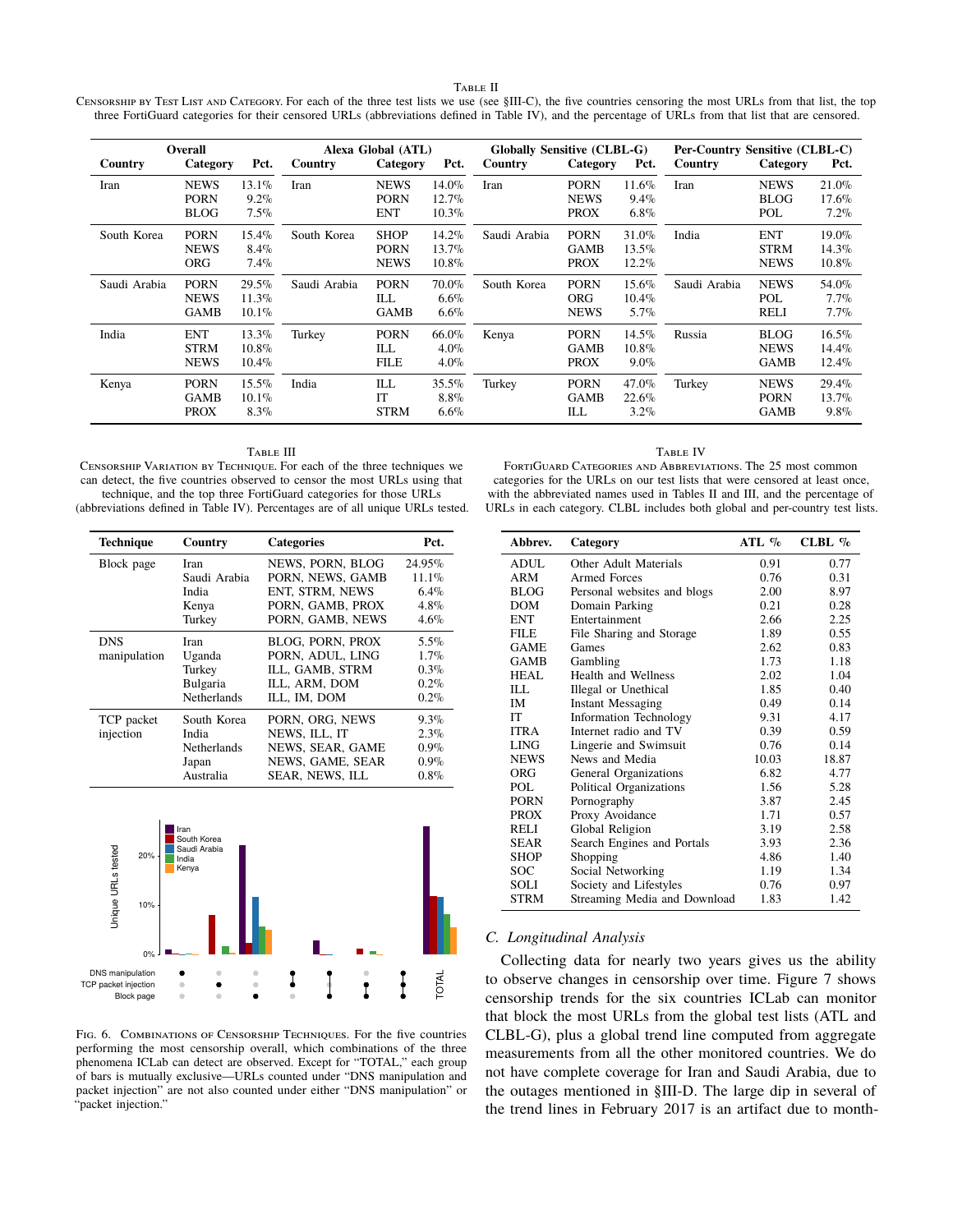

FIG. 7. LOGARITHMIC PLOT OF LONGITUDINAL TRENDS. Changes over time in the level of censorship, within the six countries where we observe the most censorship of URLs from ATL and CLBL-G, plus the aggregate of all other monitored countries.

to-month churn within the Alexa rankings (see Scheitle et al. [71]).

The global trend line shows a steady decreasing trend, which we attribute to the rising use of secure channel protocols (*e.g.,* TLS) and circumvention tools. This trend is also visible for South Korea but not for the other top five countries.

Iran blocks 20–30% of the URLs from ATL, more than any other country. This is due to extensive blocking of URLs in the NEWS and BLOG categories. Saudi Arabia consistently blocks roughly 10% of ATL and CLBL-G URLs, mostly from the PORN and GAMB categories with some NEWS as well. South Korea applies a similar level of blocking for the PORN and GAMB categories; it is a much more democratic nation than Saudia Arabia, but it nonetheless has applied draconian restrictions to "indecent Internet sites" (including both pornography and gambling sites) since before 2008 [63].

Censorship in Kenya is stable at a rate of roughly 0.4% except for March 2017, where the rate spikes to 10%. This is an artifact; for that one month, our VOD in Kenya was connected to a network that applied much more aggressive "filtering" to porn, gambling, and proxy sites than is typical for Kenya, using a commercial product.

At the beginning of 2018, we observe a drop in the level of filtering in India, from  $2\%$  to 0.8%, followed by a slow rise back to about 1.5% after about four months. This coincides with political events: India's telecommunications regulator announced support for "net neutrality" at the end of 2017 [70], [89], and most ISPs suspended their filtering in response. However, when a detailed regulation on net neutrality was published in mid-2018 [75], it became clear that the government had not intended to relax its policy regarding content deemed to be illegal, and the filtering was partially reinstated.

Similarly, we see a rise in the level of filtering in Turkey in June 2017, from an earlier level of 3% to 5%. Although it is not visible on this chart, the topics censored also change at this time. Prior to the rise, most of the blocked sites in Turkey carried pornography and other sexual content; after the rise, many more news sites were blocked. This, too, coincides with political events. Following a controversial referendum which

increased the power of the Turkish Presidency, the government has attempted to suppress both internal political opposition and news published from other countries. International news organizations took notice of the increased level of Turkish online censorship in May of 2017 [40], [74], while ICLab detected it around the end of April.

# *D. Heuristic False Positives*

We manually reviewed the results of all of our heuristic detectors for errors. Manual review cannot detect false negatives, because we have no way of knowing that we *should* have detected a site as censored, but false positives are usually obvious. Here we discuss the most significant cases we found, and how we adjusted the heuristics to compensate.

**DNS Manipulation.** We manually verified the detection results identified by each heuristic. The only heuristic producing false positives was the rule for when a vantage point and control nodes receive addresses in different ASes. As we mentioned in Section IV-A, this heuristic gives a false positive rate on the order of  $10^{-4}$  with the value of  $\theta$  we selected.

**Packet injection.** As with DNS manipulation, we manually reviewed the results of each heuristic for false positives. We found many false positives for RST or ICMP unreachable instead of SYN-ACK, leading us to reclassify these as only "probable" censorship and not include them in the synthetic analysis above. We also found cases in all of the categories where a packet anomaly was only observed once, for a URL that seemed unlikely to be censored from that vantage (*e.g.,* connection disrupted to an airline website from a VPN vantage in the USA). We therefore discount all cases where a packet anomaly has only been observed once for that URL in that country.

**Block pages.** Our set of regular expressions did initially produce some false positives, for instance on news reportage of censorship, quoting the text of a block page. We manually reviewed all of the matches and adjusted the regular expressions until no false positives remained. It was always possible to do this without losing any true positives.

#### VI. Other Cases of Network Interference

In this section, we describe three cases of network interference discovered with ICLab, that are different from the form of censorship we set out to detect: Geoblocking by content providers (§VI-A), injection of a script to fingerprint clients (§VI-B), and injected malware (§VI-C).

#### *A. Geoblocking and HTTP 451*

HTTP status code 451, "Unavailable for Legal Reasons," was defined in 2016 for web servers to use when they cannot provide content due to a legal obstacle (*e.g.,* the Google restricts access to clients from Iran to enforce US sanctions [57]) or requests from foreign governments [14].

We observe 23 unique websites that return status 451, from vantages in 21 countries. Six of these cases appear to be wordpress.com complying with requests from Turkey and Russia (for blogs related to political and religious advocacy). Along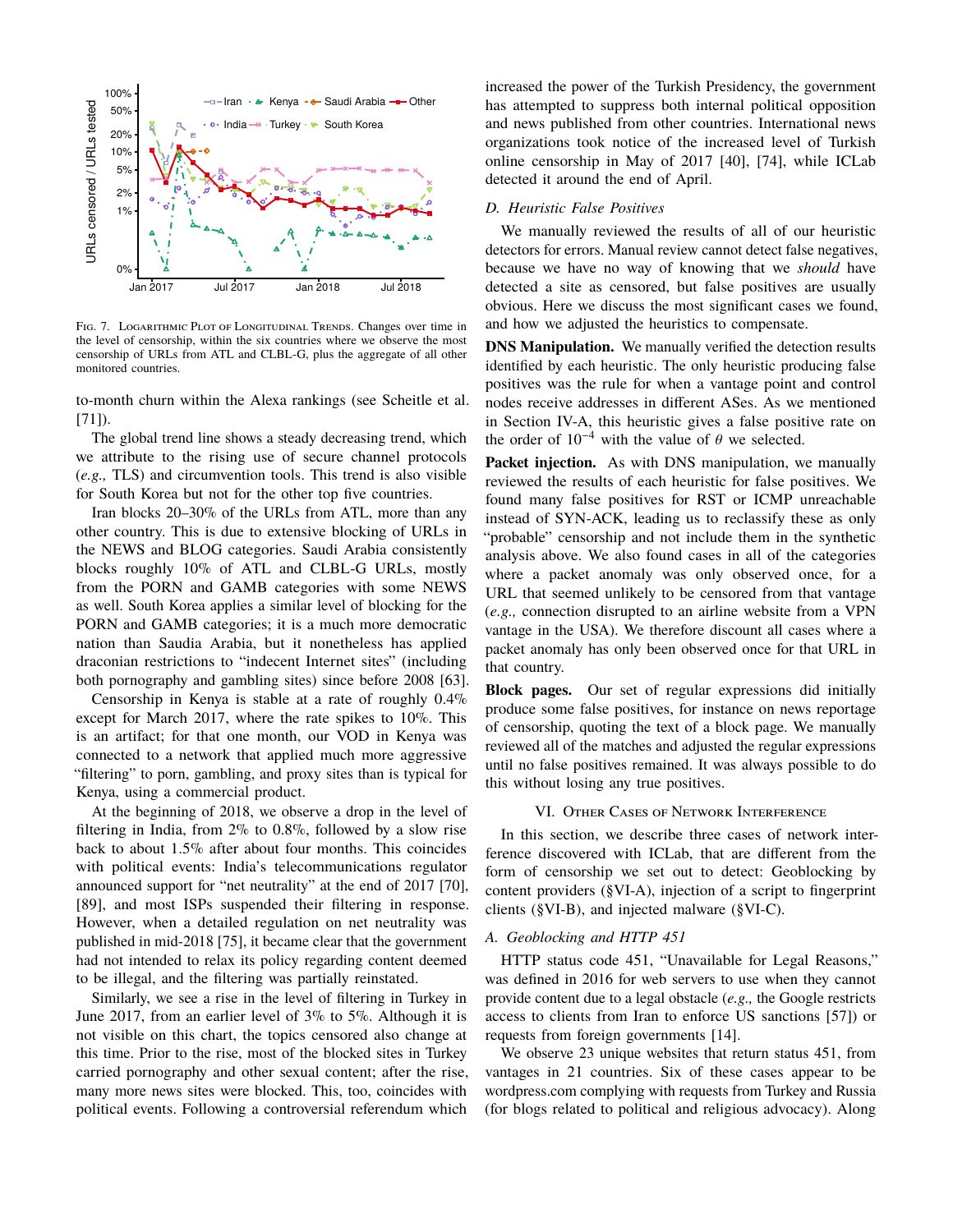with the HTTP 451 status, they also serve a block page, explaining that wordpress.com is complying with local laws and court orders. Two more websites (both pornographic) were observed to return status 451 from Russia, with HTTP server headers indicating the error originates from the Cloudflare CDN, but without any explanation. Since the adoption of the GDPR [41] we have observed a few sites returning status 451 when visited from European countries.

Since status 451 is relatively new, the older, more generic status 403 ("Forbidden") is also used to indicate geoblocking for legal reasons. Applying the tag frequency clustering technique described in Section IV-C to the accompanying HTML, we were able to discover six more URLs, in four countries, where status 403 is used with a block page stating that access is prohibited from the client's location. Three of these were gambling sites, with the text of the block page stating that the sites are complying with local regulations.

We also observe a related phenomenon at the DNS level. From a single VPN server located in the USA, we observed netflix.com resolving to an IANA-reserved IP address, 198.18.0.3. This could be Netflix refusing to provide their service to users behind a VPN.

#### *B. User Tracking Injection*

Our detector for block pages (§IV-C) flagged a cluster of TCP payloads observed only in South Korea. Upon manual inspection, these pages contained a script that would fingerprint the client and then load the originally intended page. We observed injections of this script over a five-month period from Oct. 2016 through Feb. 2017, from vantage points within three major Korean ISPs, into 5–30% of all our test page loads, with no correlation with the content of the affected page. By contrast, censorship in South Korea affects less than 1% of our tests and is focused on pornography, illegal file sharing, and North Korean propaganda.

These scripts could be injected by the VPN service, the ISPs, or one or more of their transit providers. The phenomenon resembles techniques used by ad networks for recording profiles of individual web users [2]. This demonstrates the importance of manual checking for false positives in censorship detection. All of the detection heuristics described in Sections IV-B and IV-C triggered on these scripts, but they are not censorship.

# *C. Cryptocurrency Mining Injection*

Our block page detector also flagged a set of suspicious responses observed only in Brazil. The originally intended page would load, but it would contain malware causing the web browser to mine cryptocurrency. (As of mid-2018, this is a popular way to earn money with malware [53].) We were able to identify the malware as originating with a botnet infecting MikroTik routers (exploiting CVE-2018-14847), initially seen only in Brazil [49] but now reported to affect more than 200,000 routers worldwide [31]. Infected routers inject the mining malware into HTTP responses passing through them.

The malware appears in ICLab's records as early as July 21st, 2018—ten days before the earliest public report on the MikroTik

botnet that we know of. If ICLab's continuous monitoring were coupled with continuous analysis and alerting (which is planned) it could also have detected this botnet prior to the public report. This highlights the importance of continuously monitoring network interference in general.

#### VII. Comparison with other Platforms

Other censorship measurement platforms active, at the time of writing, include Encore [17], Satellite-Iris [66], [72], Quack [79], and OONI [37]. Table V shows the high-level features provided by each of these platforms, and a comparison of their country, AS, and URL coverage for the two-month period of August and September 2018. (August 1, 2018 is the earliest date for which data from Quack and Satellite-Iris has been published.) All platforms suffer some variation from day to day in coverage, so we report both a weekly average and the maximum number of covered countries, ASes, and URLs. While many of the platforms described in Table V have chosen to emphasize breadth of country and AS coverage at the expense of detail. ICLab takes the opposite approach, collecting detailed information from a smaller number of vantage points.

## *A. Quack*

Quack relies on public echo servers to measure censorship. It requires at least 15 echo servers within the same country for robust measurements [79]. Currently, these are available to Quack from 75 countries. 95 more countries have at least one echo server, which can still provide some measurements.

Quack aims to detect censorship of websites, but it does not send or receive well-formed HTTP messages. Instead it sends packets that mimic HTTP requests, which the echo server will reflect back to the client. It expects the censor to react to this reflection in the same way that it would to a real HTTP message. The designers of Quack acknowledge the possibility of false negatives when the censor only looks for HTTP traffic on the usual ports (80 and 443). More seriously, manual inspection of the Quack data set reveals that in 32.6% of the tests marked as *blocked*, the client did not successfully transmit a mimic request in the first place. We have reported this apparent bug to the Quack team.

#### *B. Satellite-Iris*

Satellite-Iris [19] combines Satellite [72] and Iris [66]. It focuses on DNS manipulation, measuring from open DNS resolvers. It compares the responses received from these vantage points with responses observed from a control node. It also retrieves corresponding TLS certificates from the Censys [30] data set and checks whether they are valid. It applies several heuristics to each response, *all* of which must be satisfied for the response to be judged as censorship. We now highlight two cases where their heuristics lead to false negatives.

If Satellite-Iris can retrieve a TLS certificate from *any* of the IP addresses in the open resolver's response, and that certificate is valid for *any* domain name, it considers the response not to be censored. This means Satellite-Iris will not detect any case where the censor supplies the address of a server for a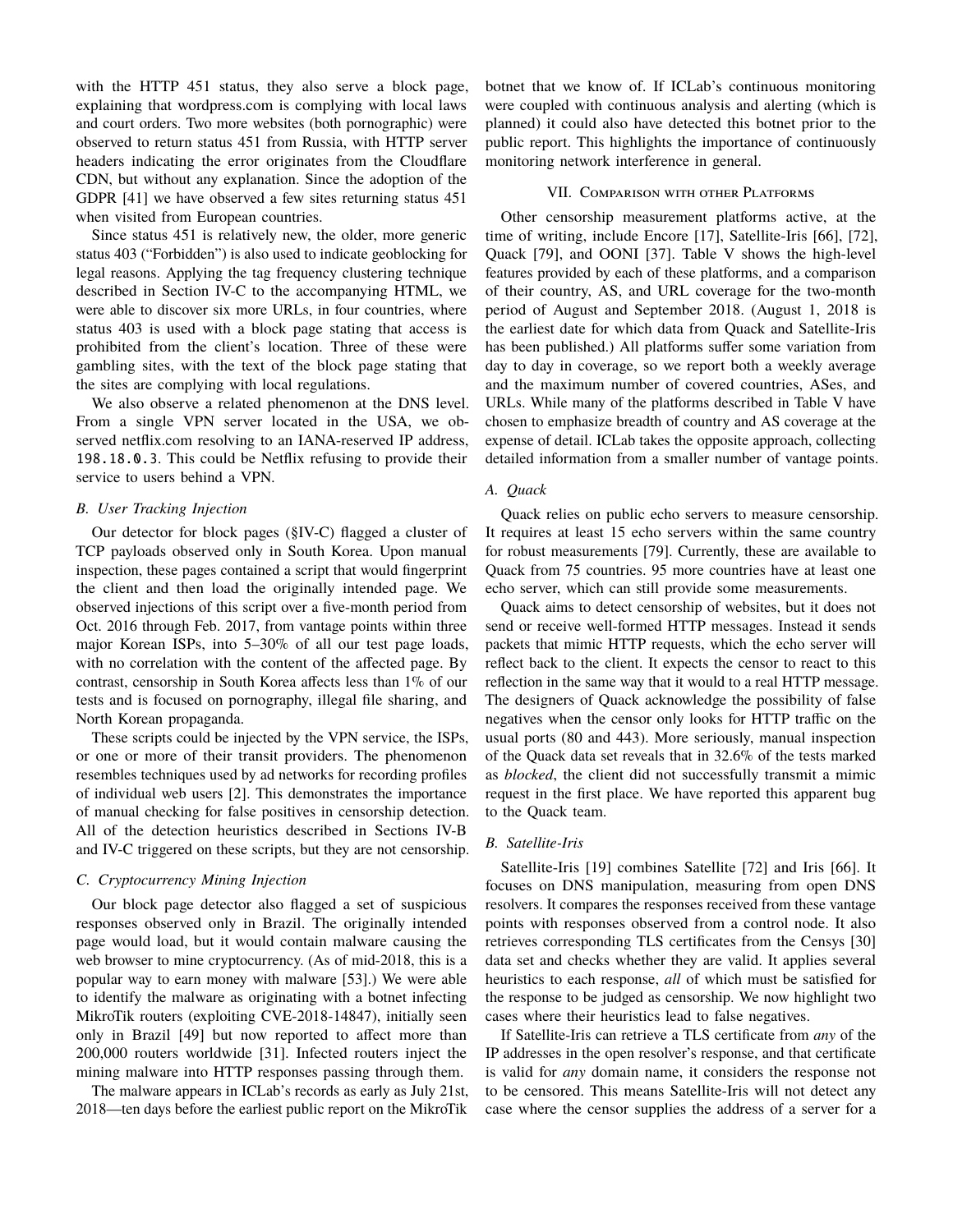TABLE V High-level comparison of ICLab with five other censorship monitoring platforms.

| <b>Platform</b>           | Packet       | <b>Vantage Point Types</b> |                  |             | <b>Detection Capabilities</b> |            |                  | Coverage (avg/max) |               |                 |
|---------------------------|--------------|----------------------------|------------------|-------------|-------------------------------|------------|------------------|--------------------|---------------|-----------------|
|                           | Capture      | VPNs .                     | $\mathbf{ORS}^a$ | <b>VODs</b> | <b>DNS</b>                    | <b>TCP</b> | <b>Blockpage</b> | Countries          | <b>ASes</b>   | <b>URLs</b>     |
| Encore $[17]$             |              |                            |                  |             |                               |            |                  | Unknown $^b$       | Unknown       |                 |
| Satellite-Iris [66], [72] |              |                            |                  |             |                               |            |                  | 174 / 179          | 3.261 / 3.617 | 2.094 / 2.423   |
| Quack [79]                |              |                            |                  |             |                               |            |                  | 75 / 76            | 3,528/4,135   | 2,157/2,484     |
| <b>OONI</b> [37]          | $\bigcirc^c$ |                            |                  |             |                               |            |                  | 113 / 156          | 670 / 2.015   | 13.582 / 20.258 |
| ICLab                     |              |                            |                  |             |                               |            |                  | 42/50              | 48 / 62       | 16.964 / 23,992 |

*<sup>a</sup>*Open Relays: Internet hosts that will relay a censorship probe from researchers' computers without any prior arrangement.

*b*Due to privacy concerns, Encore does not record this information.

*<sup>c</sup>*The OONI client can optionally collect packet traces. However, OONI's servers do not record traces, due to privacy concerns.



Fig. 8. Distribution of OONI observations by country in August and September of 2018, grouped by Freedom House classification.

different domain in forged DNS responses. In Satellite-Iris's published data set, 0.01% of the measurements are affected by this. Specifically, measurements from China and Turkey show domains belonging to the BBC, Google, Tor and others resolving to an IP address belonging to Facebook's server pool.

Despite the design bias toward false negatives, we also find that 83.8% of the DNS responses considered censored by Satellite-Iris may be false positives. Satellite-Iris depends on the Censys data set to distinguish DNS poisoning from normal IP variation (*e.g.,* due to geotargeting and load balancing by CDNs). When Censys information is unavailable, it falls back on a comparison to a single control resolver, which is inadequate to rule out normal variation, as discussed in §IV-A.

# *C. OONI*

OONI [37] relies on volunteers who run a testing application manually. The application is available on all major desktop and mobile operating systems except Windows. In August and September of 2018, OONI's volunteers conducted 14,000,000 measurements from 156 countries, and reported 29,982 unique URL-country pairs as blocked.

OONI's reliance on volunteers, and on manual operation of the testing application, means that its coverage is not evenly distributed over websites or countries. Their "primary web connectivity" test suite also tests ATL and CLBL-G, but the mobile phone version of the application only tests a short

subsample on each run, in order to limit the time and bandwidth consumed by the test. 62% of the measurements for the August and September 2018 period tested fewer than 80 URLs. Figure 8 shows the distribution of countries covered by OONI. 86% of all observations originate from the 23 countries named in this figure, and 48% are from just two countries—Russia and the USA. For another 4% of the observations, no location could be identified. Comparing Figure 8 to Figure 2 shows that OONI does not achieve better coverage of "partly free" and "not free" countries than ICLab does. Volunteers whose Internet access is unreliable or misconfigured may submit inaccurate results. Indeed, more than 100,000 of the observations are tagged inconclusive due to local network errors (*e.g.,* disconnection during the test).

Because OONI's testing application runs without any special privileges, it normally cannot record packet traces. OONI's detection heuristics are rudimentary, leading to a high level of false positives. OONI's DNS consistency test will flag *any disagreement* between the client's local recursive resolver and a public DNS utility as censorship [62]. OONI's block page detector relies on the "30% shorter than uncensored page" heuristic proposed by Jones et al. [48], but innocuous server errors are also short compared to normal page.

Yadav et al. [89] reported very high levels of inaccuracy in OONI's results for India, with an 80% false positive rate and a 11.6% false negative rate. We confirm a high false positive rate for OONI's block page detector: of the 12,506 unique anomalous HTTP responses reported by OONI's volunteers in August and September 2018, our block-page detector only classifies 3,201 of them as censorship, for a 74.4% false positive rate. The most common cause of false positives is a response with an empty HTML body, which can occur for a wide variety of innocuous reasons as well as censorship [4], [57], [77].

#### VIII. Related Work

China's censorship practices have been studied in detail [23], [35], [64], [86], [88] due to the worldwide reputation of the "Great Firewall" and the relative ease of gaining access to vantage points within the country. Other countries receiving case studies include Iran [6], [10], India [89], Pakistan [51], [60], Syria [20], and Egypt and Libya [25]. Whenever researchers have had access to more than one vantage point within a country,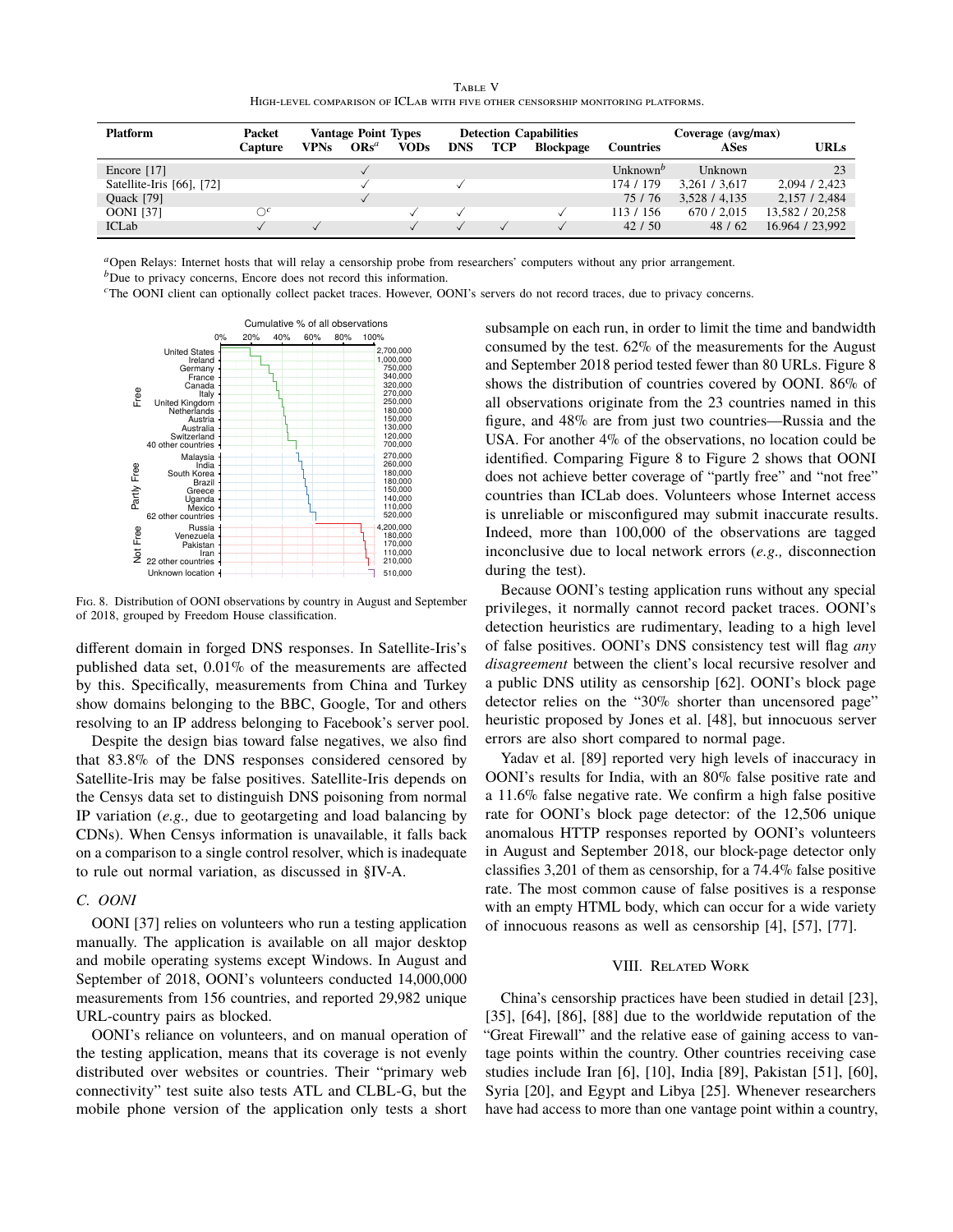they have found that the policy is not consistently enforced. There is always region-to-region and ISP-to-ISP variation.

Broader studies divide into two lines of research. One group of studies investigate worldwide variation in censorship: for instance, whether censorship mainly interferes with DNS lookups [66] or subsequent TCP connections, and whether the end-user is informed of censorship [44], [80]. In some cases, it has been possible to identify the specific software in use [26], [48]. Another line of work aims to understand what is censored and why [1], [16], [84], how that changes over time [7], [43], how people react to censorship [52], [87], and how the censor might react to being monitored [16].

We described the difficulties with relying on volunteers in §I and §III. Several groups of researchers have sought alternatives. CensMon [73] used Planet Lab nodes, Anderson et al. [7] used RIPE Atlas nodes, Pearce et al. [66] use open DNS resolvers and VanderSloot et al. [79] use open echo servers. Darer et al. [28] took advantage of the fact that the Chinese Great Firewall will inject forged replies to hosts located outside the country. Burnett and Feamster [17], Ensafi et al. [33], and Pearce et al. [65] all propose variations on the theme of using existing hosts as reflectors for censorship probes, without the knowledge of their operators, at different levels of the protocol stack.

Only a few studies have lasted more than a month. Five prominent exceptions are Encore [17], IRIS [66], OONI [37], Quack[79], and Satellite [72], all of which share goals similar to ICLab. Section VII provides a detailed comparison between ICLab and these projects. Herdict [45] has also been active for years, but simply aggregates user reports of inaccessible websites. It does not test or report why the sites are inaccessible.

# IX. LIMITATIONS

In this section, we discuss ICLab's limitations and how we have addressed them.

**Discrimination against VPN users.** Some websites may block access from VPN users [57], [72]. We sometimes observe this discrimination against our VPN clients (see §VI-A for an example), and are careful not to confuse it for censorship.

**Malicious VPN Providers.** Some VPN providers engage in surveillance and traffic manipulation, for instance to monetize their service by injecting advertisements into users' traffic [50]. We avoid using VPN providers that are known to do this. Our block page detectors are designed not to confuse dynamic content (*e.g.,* advertisements, localization) with censorship, as described in §IV-C. In §VI-B and VI-C we describe surveillance and malware injections that required manual inspection to distinguish from censorship.

VPN providers are also known to falsely advertise the location of their VPN servers [85]. We verify all server locations using the technique described in Appendix B.

**Bias in Test Lists.** ATL suffers from sampling bias and churn [71]. CLBL-G and CLBL-C may suffer from selection bias, since they are manually curated by activists. We have plans to revise the test lists and add more URLs as needed.

CLBL-G and CLBL-C are updated slowly. It is not unusual for more than half of the sites on a country-specific list to no longer exist [84]. This is not as much of a limitation as it might seem, because censors also update their lists slowly. Several previous studies found that long-gone websites may still be blocked [1], [60], [89].

**Coverage of "Not Free" Countries.** As discussed in Section §III-B, the risks involved with setting up many vantage points in certain sensitive ("not free") countries prevent us from claiming we can obtain complete coverage at all times. However, the set of countries ICLab covers gives us a good, if imperfect, longitudinal overview of worldwide censorship.

**Evading Censorship Detection.** Censors are known to try to conceal some of their actions ("covert" censorship). ICLab can detect some covert censorship, as discussed in §IV, but not all of it. The "uncertain" and "probably censored" cases of TCP packet injection (Figure 4 in §IV-B) are priorities for further investigation. Censors could further conceal their actions by disabling filtering for IP addresses that appear to be testing for censorship. Comparing results for vantage points in the same country gives us no reason to believe any country does this today.

# X. Conclusions

We presented ICLab, a global censorship measurement platform that is able to measure a wide range of network interference and Internet censorship techniques.

By using VPN-based vantage points, ICLab provides flexibility and control over measurements, while reducing risks in measuring Internet censorship at a global scale. Between January 2017 and September 2018, ICLab has conducted 53,906,532 measurements over 45,565 URLs in 62 countries.

ICLab is able to detect a variety of censorship mechanisms as well as other forms of network interference. Other longitudinal measurement platforms may have more vantage points and accumulated data than ICLab, but also more errors, and/or they only focus on a specific type of censorship. Our platform can more reliably distinguish normal network errors from covert censorship, and our clustering techniques discovered 48 previously unknown block pages.

As we continue to operate ICLab and interact with relevant political science and civil society organizations, ICLab will not only make new technical observations, but also place qualitative work in this area on a firm empirical footing.

#### **ACKNOWLEDGEMENTS**

Nick Feamster, Sathyanarayanan Gunasekaran, Ben Jones, Mose Karanja, Anke Li, the Berkman Klein Center, the Small Media Foundation, and the Citizen Lab, especially Masashi Crete-Nishihata, Jakub Dalek, and Adam Senft, have all provided invaluable assistance with the implementation, testing, and deployment of ICLab.

We would like to thank our shepherd, Leyla Bilge, and all of the anonymous reviewers for their feedback on this paper. We also thank Behtash Banihashemi, Arun Dunna, Pamela Griffith, Steve Matsumoto, Rishab Nithyanad, Pinar Ozisik, Vyas Sekar,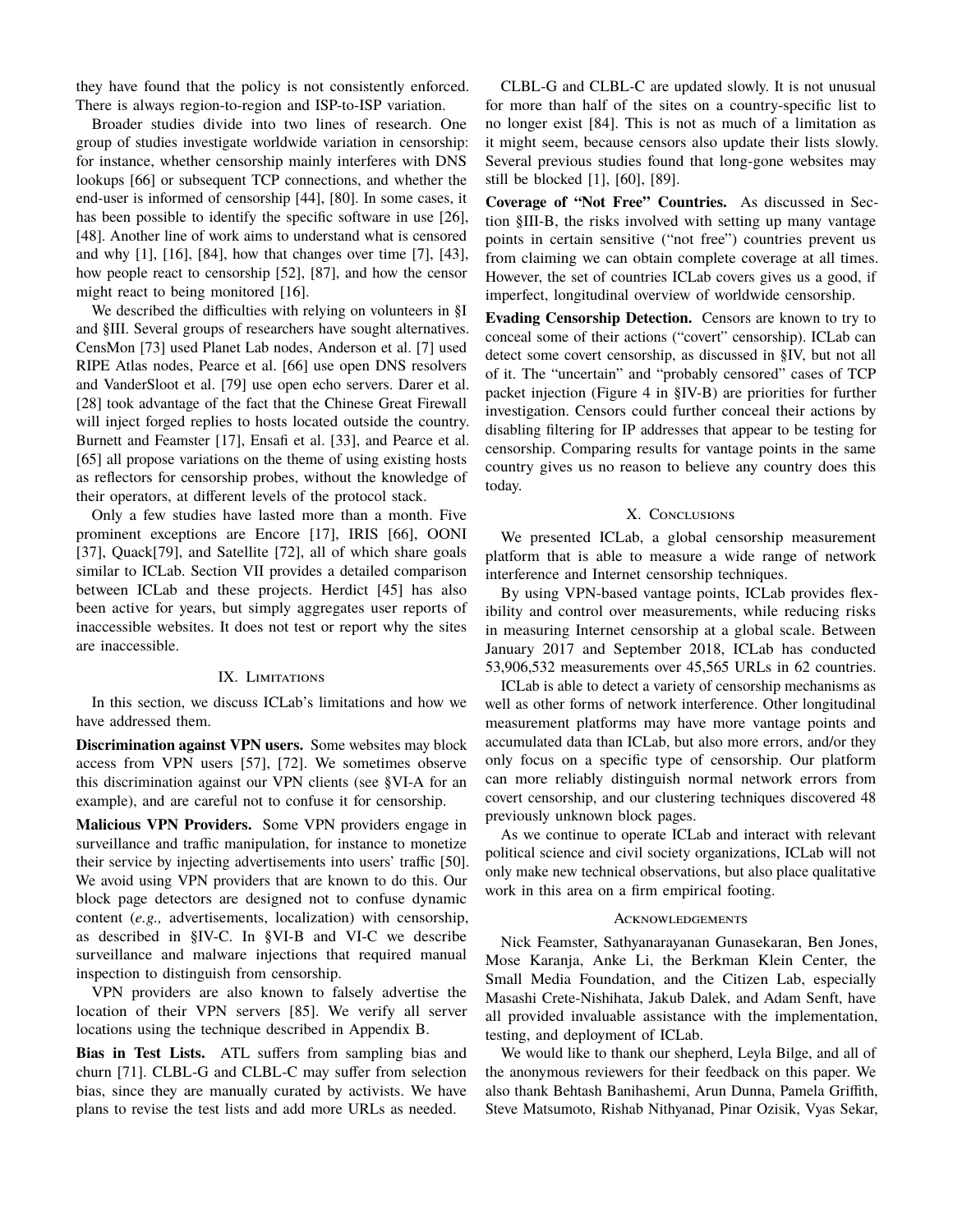Mahmood Sharif, Rachee Singh, Kyle Soska, Janos Szurdi, Xiao Hui Tai, and Nicholas Weaver for helpful comments and suggestions.

This research was financially supported by the Ministry of Science and ICT, Korea, under award IITP-2019-H8601-15- 1011; by the National Science Foundation, United States, under awards CNS-1350720, CNS-1651784, CNS-1700657, CNS-1740895, and CNS-1814817; by a Google Faculty Research Award; and by the Open Technology Fund under an Information Controls Fellowship. The opinions in this paper are those of the authors and do not necessarily reflect the opinions of the sponsors, nor of the governments of the Republic of Korea or the United States of America.

#### **REFERENCES**

- [1] N. Aase, J. R. Crandall, Á. Díaz, J. Knockel, J. O. Molinero, J. Saia, D. Wallach, and T. Zhu, "Whiskey, Weed, and Wukan on the World Wide Web: On Measuring Censors' Resources and Motivations," in *Free and Open Communications on the Internet*. USENIX, 2012.
- [2] G. Acar, C. Eubank, S. Englehardt, M. Juarez, A. Narayanan, and C. Diaz, "The web never forgets: Persistent tracking mechanisms in the wild," in *Computer and Communications Security*. ACM, 2014, pp. 674–689. doi: 10.1145/2660267.2660347.
- [3] G. Aceto, A. Montieri, and A. Pescapè, "Internet Censorship in Italy: A First Look at 3G/4G Networks," in *Cryptology and Network Security*. Springer, 2016, pp. 737-742. DOI: 10.1007/978-3-319-48965-0\_53.
- [4] S. Afroz, M. C. Tschantz, S. Sajid, S. A. Qazi, M. Javed, and V. Paxson, "Exploring Server-side Blocking of Regions," 2018. arXiv: 1805.11606.
- [5] Alexa Internet, Inc., "How are Alexa's traffic rankings determined?" accessed 2014. url: http://www.alexa.com/faqs/?p=134
- [6] C. Anderson, "Dimming the Internet: Detecting Throttling as a Mechanism of Censorship in Iran," 2013. arXiv: 1306.4361.
- [7] C. Anderson, P. Winter, and Roya, "Global Network Interference Detection over the RIPE Atlas Network," in *Free and Open Communications on the Internet*. USENIX, 2014.
- [8] Anonymous, "Towards a Comprehensive Picture of the Great Firewall's DNS Censorship," in *Free and Open Communications on the Internet*. USENIX, 2014.
- [9] Anonymous, "The Collateral Damage of Internet Censorship by DNS Injection," *SIGCOMM Computer Communications Review*, vol. 42, no. 3, pp. 21-27, 2012. url: http://www.sigcomm.org/node/3275
- [10] S. Aryan, H. Aryan, and J. A. Halderman, "Internet Censorship in Iran: A First Look," in *Free and Open Communications on the Internet*. USENIX, 2013.
- [11] Berkman Klein Center, "Website Inaccessibility Test Lists," 2018. url: https://github.com/berkmancenter/url-lists
- [12] R. Bonica, M. Cotton, B. Haberman, and L. Vegoda, "Updates to the Special-Purpose IP Address Registries," RFC 8190, 2017. url: https://tools.ietf.org/html/rfc8190
- S. Bortzmeyer and S. Huque, "NXDOMAIN: There Really Is Nothing Underneath," RFC 8020, 2016. url: https://tools.ietf.org/html/rfc8020
- [14] T. Bray, "An HTTP Status Code to Report Legal Obstacles," RFC 7725, 2016. url: https://tools.ietf.org/html/rfc7725
- [15] M. A. Brown, "Pakistan hijacks YouTube," 2008, accessed 2018. url: https://dyn.com/blog/pakistan-hijacks-youtube-1/
- [16] S. Burnett and N. Feamster, "Making Sense of Internet Censorship: A New Frontier for Internet Measurement," *SIGCOMM Computer Communications Review, vol. 43, no. 3, pp. 84-89, 2013. por: 10.1145/* 2500098.2500111.
- [17] S. Burnett and N. Feamster, "Encore: Lightweight Measurement of Web Censorship with Cross-Origin Requests," in *SIGCOMM*. ACM, 2015, pp. 653–667. doi: 10.1145/2785956.2787485.
- CAIDA, "AS Classification," accessed 2017. URL: http://www.caida.org/ data/as-classification/
- [19] Censored Planet, "Satellite," accessed 2018. URL: http://www.censoredplanet. com/projects/satellite
- [20] A. Chaabane, T. Chen, M. Cunche, E. De Cristofaro, A. Friedman, and M. A. Kaafar, "Censorship in the wild: Analyzing Internet filtering in Syria," in *Internet Measurement Conference*. ACM, 2014, pp. 285–298. doi: 10.1145/2663716.2663720.
- [21] Citizen Lab, "Collection of censorship blockpages," 2015. url: https: //github.com/citizenlab/blockpages
- [22] Citizen Lab, "URL testing lists intended for discovering website censorship," 2014. URL: https://github.com/citizenlab/test-lists
- [23] R. Clayton, S. J. Murdoch, and R. N. M. Watson, "Ignoring the Great Firewall of China," in *Privacy Enhancing Technologies*. Springer, 2006, pp. 20-35. doi: 10.1007/11957454\_2.
- [24] J. R. Crandall, D. Zinn, M. Byrd, E. Barr, and R. East, "ConceptDoppler: A Weather Tracker for Internet Censorship," in *Computer and Communications Security*. ACM, 2007, pp. 352–365. doi: 10.1145/1315245.1315290.
- [25] A. Dainotti, C. Squarcella, E. Aben, K. C. Claffy, M. Chiesa, M. Russo, and A. Pescape, "Analysis of Country-Wide Internet Outages Caused by Censorship," *Transactions on Networking*, vol. 22, pp. 1964–1977, 2013. doi: 10.1109/TNET.2013.2291244.
- [26] J. Dalek, B. Haselton, H. Noman, A. Senft, M. Crete-Nishihata, P. Gill, and R. J. Deibert, "A Method for Identifying and Confirming the Use of URL Filtering Products for Censorship," in *Internet Measurement* Conference. ACM, 2013, pp. 23-30. poi: 10.1145/2504730.2504763.
- [27] J. Dalek, R. Deibert, S. McKune, P. Gill, A. Senft, and N. Noor, "Information controls during military operations: The case of Yemen during the 2015 political and armed conflict," Citizen Lab, 2015. url: https://citizenlab.ca/2015/10/information-controlsmilitary-operations-yemen/
- [28] A. Darer, O. Farnan, and J. Wright, "FilteredWeb: A Framework for the Automated Search-Based Discovery of Blocked URLs," in *Traffic Measurement and Analysis*. IEEE, 2017, pp. 1–9. doi: 10.23919/TMA.2017. 8002914.
- [29] R. Deibert, J. Palfrey, R. Rohozinski, and J. Zittrain, Eds., *Access Controlled: The Shaping of Power, Rights, and Rule in Cyberspace*. MIT Press, 2010.
- [30] Z. Durumeric, D. Adrian, A. Mirian, M. Bailey, and J. A. Halderman, "A search engine backed by Internet-wide scanning," in *Computer and Communications Security*. ACM, 2015, pp. 542–553. doi: 10.1145/2810103. 2813703.
- [31] M. Emem, "Monero Cryptomining Attack Affects Over 200,000 ISP-Grade Routers Globally," *CCN Markets*, accessed 2018. url: https://www.ccn.com/monero-cryptomining-attack-affectsover-200000-isp-grade-routers-globally/
- [32] R. Ensafi, J. Knockel, G. Alexander, and J. R. Crandall, "Detecting Intentional Packet Drops on the Internet via TCP/IP Side Channels," in Passive and Active Measurement. Springer, 2014, pp. 109-118. poi: 10. 1007/978-3-319-04918-2\_11.
- [33] R. Ensafi, P. Winter, A. Mueen, and J. R. Crandall, "Large-scale Spatiotemporal Characterization of Inconsistencies in the World's Largest Firewall," 2014. arXiv: 1410.0735.
- [34] R. Ensafi, D. Fifield, P. Winter, N. Feamster, N. Weaver, and V. Paxson, "Examining How the Great Firewall Discovers Hidden Circumvention Servers," in *Internet Measurement Conference*. ACM, 2015, pp. 445–458. doi: 10.1145/2815675.2815690.
- [35] R. Ensafi, P. Winter, A. Mueen, and J. R. Crandall, "Analyzing the Great Firewall of China Over Space and Time," in *Privacy Enhancing Technologies*. De Gruyter, 2015, pp. 61–76. doi: 10.1515/popets-2015-0005.
- [36] O. Farnan, A. Darer, and J. Wright, "Poisoning the Well: Exploring the Great Firewall's Poisoned DNS Responses," in *Privacy in the Electronic Society*. ACM, 2016, pp. 95–98. doi: 10.1145/2994620.2994636.
- [37] A. Filasto and J. Appelbaum, "OONI: Open Observatory of Network Interference," in *Free and Open Communications on the Internet*. USENIX, 2012.
- [38] "FortiGuard Labs Web Filter," accessed 2018. url: https://fortiguard.com/ webfilter
- [39] Freedom House, "Freedom on the Net 2017," accessed 2018. url: https://freedomhouse.org/report/freedom-net/freedom-net-2017
- [40] Freedom House, "Country Profiles 2017: Turkey," accessed 2018. url: https://freedomhouse.org/report/freedom-net/2017/turkey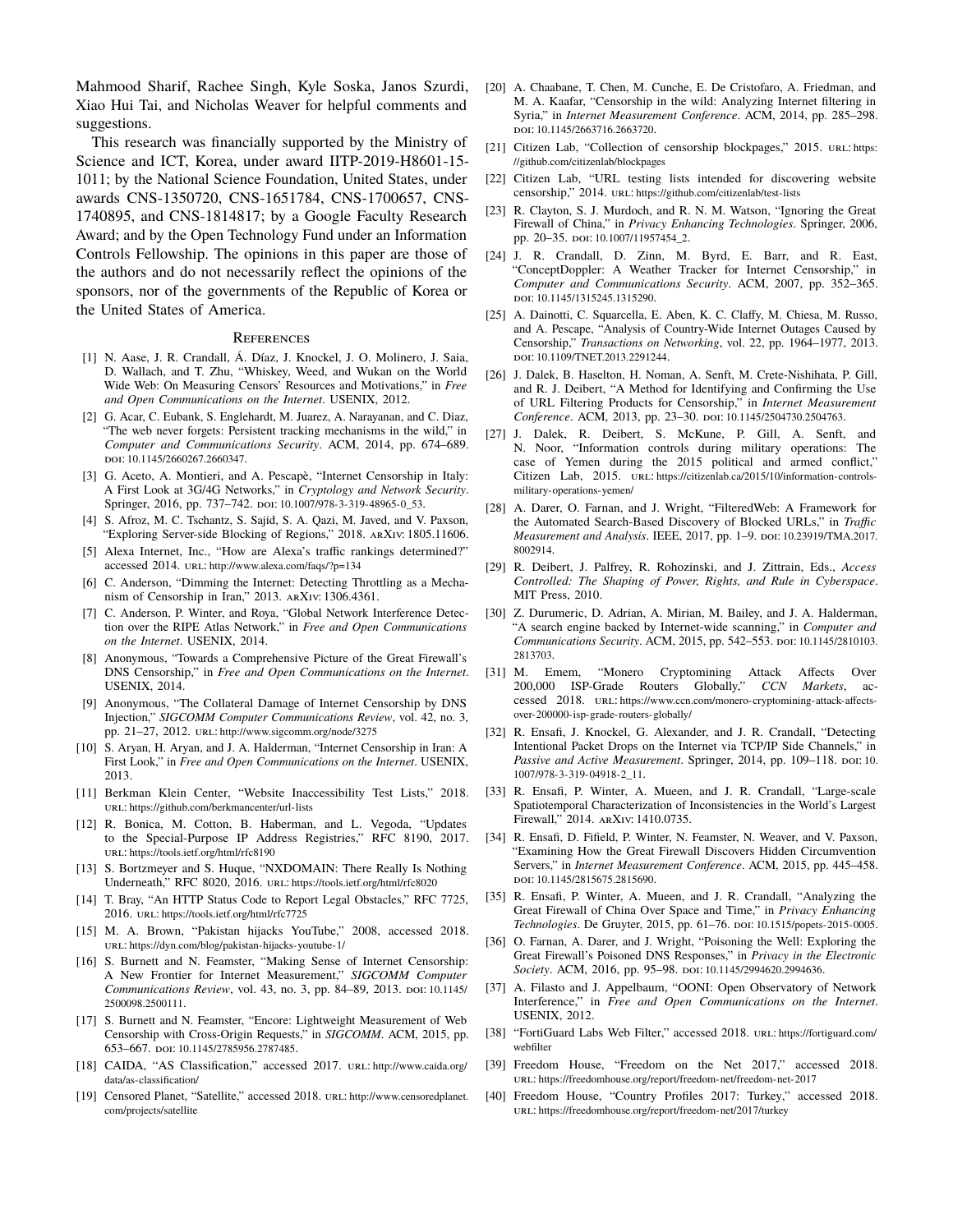- [41] "General Data Protection Regulation (2016/679)," *Official Journal of* the European Union, vol. L 119, pp. 1-88, 2016. URL: https://gdpr-info.eu/
- [42] Geosurf, "Geosurf: Residential and data center proxy network," accessed 2018. url: https://www.geosurf.com
- [43] P. Gill, M. Crete-Nishihata, J. Dalek, S. Goldberg, A. Senft, and G. Wiseman, "Characterizing Web Censorship Worldwide: Another Look at the OpenNet Initiative Data," *Transactions on the Web*, vol. 9, no. 1, 2015. doi: 10.1145/2700339.
- [44] S. Hellmeier, "The Dictator's Digital Toolkit: Explaining Variation in Internet Filtering in Authoritarian Regimes," *Politics & Policy*, vol. 44, no. 6, pp. 1158-1191, 2016. doi: 10.1111/polp.12189.
- [45] "Herdict: help spot web blockages," accessed 2018. URL: https: //www.herdict.org/
- [46] N. P. Hoang, P. Kintis, M. Antonakakis, and M. Polychronakis, "An Empirical Study of the I2P Anonymity Network and Its Censorship Resistance," in *Internet Measurement Conference*. ACM, 2018, pp. 379– 392. doi: 10.1145/3278532.3278565.
- [47] "Hola!VPN: Access any website," accessed 2018. url: https://hola.org/
- [48] B. Jones, T.-W. Lee, N. Feamster, and P. Gill, "Automated Detection and Fingerprinting of Censorship Block Pages," in *Internet Measurement Conference*. ACM, 2014, pp. 299–304. doi: 10.1145/2663716.2663722.
- [49] S. Kenin, "Mass MikroTik Router Infection First we cryptojack Brazil, then we take the World?" *SpiderLabs Blog*, accessed 2018. url: https://www.trustwave.com/en-us/resources/blogs/spiderlabs-blog/massmikrotik-router-infection-first-we-cryptojack-brazil-then-we-take-the-world/
- [50] M. T. Khan, J. DeBlasio, G. M. Voelker, A. C. Snoeren, C. Kanich, and N. Vallina-Rodriguez, "An Empirical Analysis of the Commercial VPN Ecosystem," in *Internet Measurement Conference*. ACM, 2018, pp. 443–456. doi: 10.1145/3278532.3278570.
- [51] S. Khattak, M. Javed, S. A. Khayam, Z. A. Uzmi, and V. Paxson, "A Look at the Consequences of Internet Censorship Through an ISP Lens," in *Internet Measurement Conference*. ACM, 2014, pp. 271–284. doi: 10.1145/2663716.2663750.
- [52] J. Knockel, J. R. Crandall, and J. Saia, "Three Researchers, Five Conjectures: An Empirical Analysis of TOM-Skype Censorship and Surveillance." in *Free and Open Communications on the Internet*. USENIX, 2011.
- [53] R. K. Konoth, E. Vineti, V. Moonsamy, M. Lindorfer, C. Kruegel, H. Bos, and G. Vigna, "MineSweeper: An In-depth Look into Drive-by Cryptocurrency Mining and Its Defense," in *Computer and Communications Security*. ACM, 2018, pp. 1714–1730. doi: 10.1145/3243734.3243858.
- [54] V. Le Pochat, T. Van Goethem, S. Tajalizadehkhoob, M. Korczyński, and W. Joosen, "Tranco: A Research-Oriented Top Sites Ranking Hardened Against Manipulation," in *Network and Distributed System Security* Symposium, 2019. poi: 10.14722/ndss.2019.23386.
- [55] "Luminati: largest business proxy service," accessed 2018. url: http: //luminati.io
- [56] B. Marczak, N. Weaver, J. Dalek, R. Ensafi, D. Fifield, S. McKune, A. Rey, J. Scott-Railton, R. Deibert, and V. Paxson, "China's Great Cannon," Citizen Lab, 2015. url: https://citizenlab.org/2015/04/chinas-great-cannon/
- [57] A. McDonald, M. Bernhard, L. Valenta, B. VanderSloot, W. Scott, N. Sullivan, J. A. Halderman, and R. Ensafi, "403 Forbidden: A Global View of CDN Geoblocking," in *Internet Measurement Conference*. ACM, 2018, pp. 218–230. doi: 10.1145/3278532.3278552.
- [58] X. Mi, Y. Liu, X. Feng, X. Liao, B. Liu, X. Wang, F. Qian, Z. Li, S. Alrwais, and L. Sun, "Resident Evil: Understanding Residential IP Proxy as a Dark Service," in *Symposium on Security and Privacy*. IEEE, 2019, pp. 170-186. poi: 10.1109/SP.2019.00011.
- [59] A. Molavi Kakhki, A. Razaghpanah, A. Li, H. Koo, R. Golani, D. Choffnes, P. Gill, and A. Mislove, "Identifying Traffic Differentiation in Mobile Networks," in *Internet Measurement Conference*. ACM, 2015, pp. 239-251. poi: 10.1145/2815675.2815691.
- [60] Z. Nabi, "The Anatomy of Web Censorship in Pakistan," in *Free and Open Communications on the Internet*. USENIX, 2013.
- [61] A. Nisar, A. Kashaf, I. A. Qazi, and Z. A. Uzmi, "Incentivizing censorship measurements via circumvention," in *SIGCOMM*. ACM, 2018, pp. 533– 546. doi: 10.1145/3230543.3230568.
- [62] OONI, "DNS consistency," blog post, accessed 2018. url: https: //github.com/ooni/spec/blob/master/nettests/ts-002-dns-consistency.md
- [63] OpenNet Initiative, "Country Profiles: South Korea," 2012, accessed 2019. url: https://opennet.net/research/profiles/south-korea
- [64] J. C. Park and J. R. Crandall, "Empirical study of a national-scale distributed intrusion detection system: Backbone-level filtering of HTML responses in China," in *Distributed Computing Systems*. IEEE, 2010, pp. 315–326. doi: 10.1109/ICDCS.2010.46.
- [65] P. Pearce, R. Ensafi, F. Li, N. Feamster, and V. Paxson, "Augur: Internet-Wide Detection of Connectivity Disruptions," in *Symposium on Security and Privacy*. IEEE, 2017, pp. 427–443. doi: 10.1109/SP.2017.55.
- [66] P. Pearce, B. Jones, F. Li, R. Ensafi, N. Feamster, N. Weaver, and V. Paxson, "Global Measurement of DNS Manipulation," in *USENIX Security Symposium*. USENIX, 2017.
- [67] J. Postel, "Transmission Control Protocol," RFC 793, 1981. URL: https: //tools.ietf.org/html/rfc793
- [68] Reporters Without Borders, "2018 world press freedom index." url: https://rsf.org/en/ranking/2018
- [69] RIPE NCC Staff, "RIPE Atlas: A Global Internet Measurement Network," *The Internet Protocol Journal*, vol. 18, no. 3, pp. 2–26, 2015. url: http://ipj.dreamhosters.com/wp-content/uploads/2015/10/ipj18.3.pdf
- [70] P. K. Roy, "India net neutrality rules could be world's strongest," BBC News, accessed 2018. URL: https://www.bbc.com/news/world-asia-india-42162979
- [71] Q. Scheitle, O. Hohlfeld, J. Gamba, J. Jelten, T. Zimmermann, S. D. Strowes, and N. Vallina-Rodriguez, "A Long Way to the Top: Significance, Structure, and Stability of Internet Top Lists," in *Internet Measurement Conference*. ACM, 2018, pp. 478–493. doi: 10.1145/3278532.3278574.
- [72] W. Scott, T. Anderson, T. Kohno, and A. Krishnamurthy, "Satellite: Joint Analysis of CDNs and Network-Level Interference," in *USENIX Annual Technical Conference*. USENIX, 2016.
- [73] A. Sfakianakis, E. Athanasopoulos, and S. Ioannidis, "CensMon: A Web Censorship Monitor," in *Free and Open Communications on the Internet*. USENIX, 2011.
- [74] E. K. Sozeri, "Inside Turkey's war on Wikipedia," *The Daily Dot*, accessed 2018. url: https://www.dailydot.com/layer8/turkey-bans-wikipedia-censorship/
- [75] Telecom Regulatory Authority of India, "Recommendations on Net Neutrality," 2017. url: https://main.trai.gov.in/sites/default/files/ Recommendations\_NN\_2017\_11\_28.pdf
- [76] A. Toonk, "Turkey Hijacking IP addresses for popular Global DNS providers," 2014, accessed 2018. url: https://bgpmon.net/turkey-hijackingip-addresses-for-popular-global-dns-providers/
- [77] M. C. Tschantz, S. Afroz, S. Sajid, S. A. Qazi, M. Javed, and V. Paxson, "A bestiary of blocking: The motivations and modes behind website unavailability," in *Free and Open Communications on the Internet*. USENIX, 2018.
- [78] I. van Beijnum, "China censorship leaks outside Great Firewall via root server," Ars Technica, accessed 2018. url: https://arstechnica.com/techpolicy/2010/03/china-censorship-leaks-outside-great-firewall-via-root-server/
- [79] B. VanderSloot, A. McDonald, S. Will, J. A. Halderman, and R. Ensafi, "Quack: Scalable Remote Measurement of Application-Layer Censorship," in *USENIX Security Symposium*. USENIX, 2018.
- [80] J.-P. Verkamp and M. Gupta, "Inferring Mechanics of Web Censorship Around the World," in *Free and Open Communications on the Internet*, 2012.
- [81] M. Wander, "Measurement survey of server-side DNSSEC adoption," in *Network Traffic Measurement and Analysis*. IEEE, 2017. poi: 10.23919/ TMA.2017.8002913.
- [82] N. Weaver, R. Sommer, and V. Paxson, "Detecting Forged TCP Reset Packets," in *Network and Distributed System Security*. Internet Society, 2009.
- [83] N. Weaver, C. Kreibich, M. Dam, and V. Paxson, "Here Be Web Proxies," in Passive and Active Measurement. Springer, 2014, pp. 183-192. poi: 10. 1007/978-3-319-04918-2\_18.
- [84] Z. Weinberg, M. Sharif, J. Szurdi, and N. Christin, "Topics of Controversy: An Empirical Analysis of Web Censorship Lists," in *Privacy Enhancing Technologies*. De Gruyter, 2017, pp. 42–61. doi: 10.1515/popets-2017-0004.
- [85] Z. Weinberg, S. Cho, N. Christin, V. Sekar, and P. Gill, "How to Catch when Proxies Lie: Verifying the Physical Locations of Network Proxies with Active Geolocation," in *Internet Measurement Conference*. ACM, 2018, pp. 203-217. poi: 10.1145/3278532.3278551.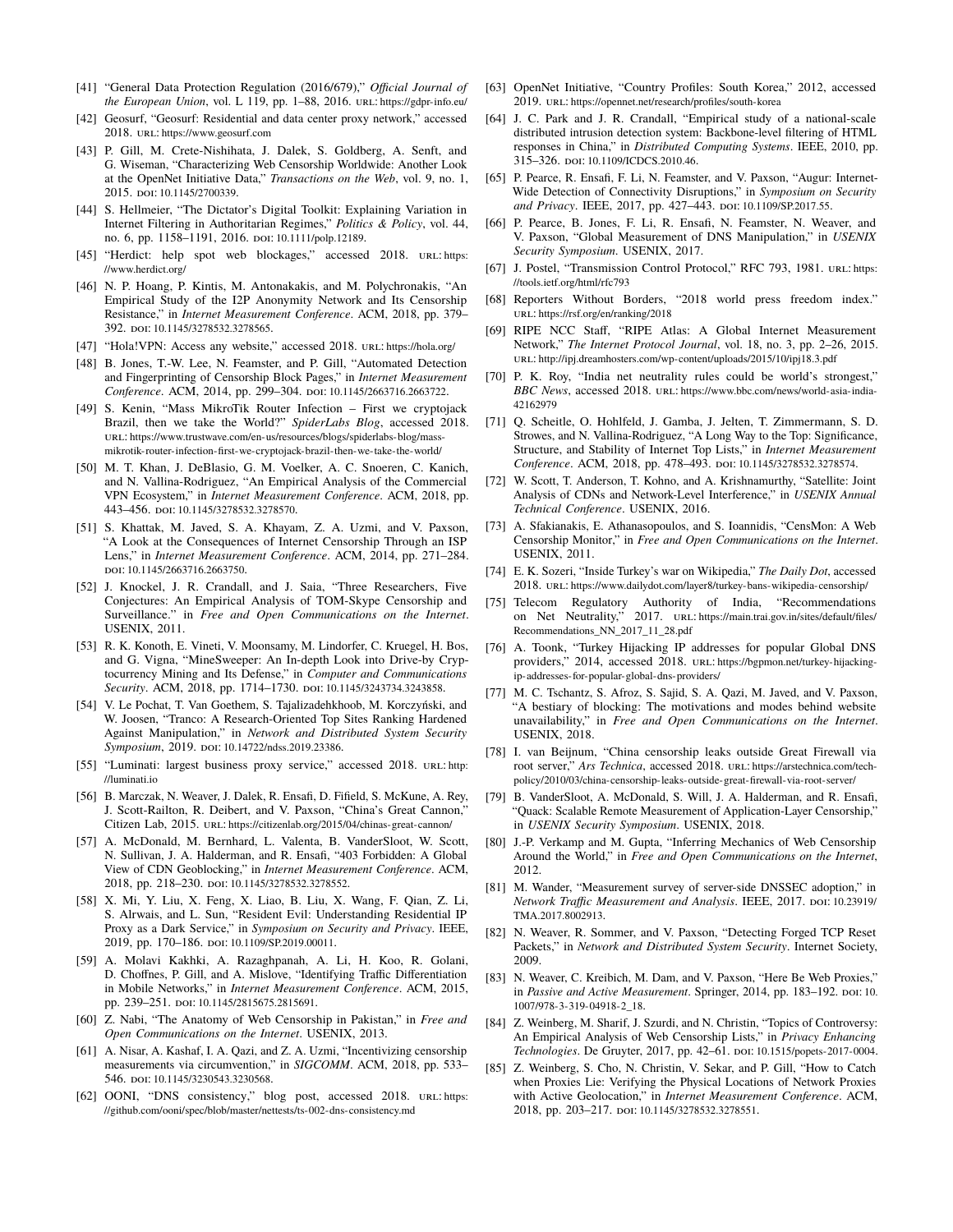- [86] J. Wright, "Regional Variation in Chinese Internet Filtering," *Information, Communication & Society, vol. 17, no. 1, pp. 121-141, 2014. por: 10.* 1080/1369118X.2013.853818.
- [87] J. Wright, A. Darer, and O. Farnan, "Filterprints: Identifying Localized Usage Anomalies in Censorship Circumvention Tools," 2016. arXiv: 1507.05819.
- [88] X. Xu, Z. M. Mao, and J. A. Halderman, "Internet Censorship in China: Where Does the Filtering Occur?" in *Passive and Active Measurement*. Springer, 2011, pp. 133-142. poi: 10.1007/978-3-642-19260-9\_14.
- [89] T. K. Yadav, A. Sinha, D. Gosain, P. K. Sharma, and S. Chakravarty, "Where The Light Gets In: Analyzing Web Censorship Mechanisms in India," in *Internet Measurement Conference*. ACM, 2018, pp. 252–264. doi: 10.1145/3278532.3278555.
- [90] E. Zhu, F. Nargesian, K. Q. Pu, and R. Miller, "LSH Ensemble: Internet-Scale Domain Search," *VLDB Endowment*, vol. 9, no. 12, pp. 1185–1196, 2016. arXiv: 1603.07410.
- [91] J. Zittrain and B. Edelman, "Internet filtering in China," *IEEE Internet Computing*, vol. 7, no. 2, pp. 70–77, 2003. DOI: 10.1109/MIC.2003.1189191.

#### Appendix A

Access to Different ASes within countries of interest

Censorship policies are known to vary from region to region and network to network within a single country [1], [33], [51], [86], [88]. Therefore, comprehensive monitoring requires vantage points located in diverse locations within a country. Some VPN services offer servers in several physical locations within a single country, making this simple. Even when they don't advertise several physical locations, we have found that they often load-balance connections to a single hostname over IP addresses in several different ASes and sometimes different physical locations as well. When possible, we increase diversity further by subscribing to multiple VPN services. Figure 9 shows a CDF of the number of networks we can access in each country, combining all the above factors; we are able to access two or more networks in 75% of all countries, and three or more networks in 50%.



FIG. 9. CDF of number of accessible AS(es) per country

# Appendix B VPN Proxy Location Validation

Commercial VPN services cannot be relied on to locate all of their servers in the countries where they are advertised to be [85]. ICLab therefore checks the location of each VPN server before using it for measurements. We assume that packets are not able to travel faster than 153 km/ms (0.<sup>5104</sup> *<sup>c</sup>*) over long distances. We measure the round-trip time from each VPN server to a set of landmark hosts in known locations, drawn from the RIPE Atlas measurement constellation [69]. If any packet would have had to travel faster than 153 km/ms to reach the advertised country and return in the measured time, we assume the server is not in its advertised location, and we do not use it as a vantage point.

The VPN services we subscribe to collectively advertise endpoints in 216 countries. Our checker is only able to confirm the advertised location for 55 countries (25.5% of the total). Compared to the results reported by Weinberg et al. [85], who tackled the same problem with more sophisticated techniques, our method rejects significantly more proxies (10% more on average when we experiment across multiple providers). Possibly some of those proxies could be used after all, but we do not want to attribute censorship to the wrong country by accident, so we are being cautious.

#### Appendix C

Freedom House and Reporters Without Borders Scores

The international organization Freedom House, which promotes civil liberty and democracy worldwide, issues a yearly report on "freedom on the Net," in which they rate 65 countries on the degree to which online privacy and free exchange of information online are upheld in that country [39]. Each country receives both a numerical score and a three-way classification: 16 of the 65 countries are considered "free," 28 are "partly free," and 21 are "not free." Unfortunately, 33 of the countries studied by ICLab are not included in this report.

The international organization Reporters Without Borders (RWB) issues a similar yearly report on freedom of the press. This report covers 189 countries and territories, including all 65 of the countries rated by Freedom House, and all 62 of the countries studied by ICLab [68] Each country receives a numerical score and a color code (best to worst: 16 countries are coded white, 42 yellow, 59 orange, 51 red, and 21 black). Press freedom is not the same as online freedom, and the methodologies behind the two reports are quite different, but the scores from the two reports are reasonably well correlated (Kendall's  $\tau = 0.707$ ,  $p \approx 10^{-16}$ ). We used a simple linear regression to map RWB scores onto the same scale as FH scores, allowing us to label all of the countries studied by ICLab as "free" (72), "partly free" (85), or "not free" (32) in the same sense used by Freedom House.

#### Appendix D

#### Detailed censorship results

Table VI continues Table II (Section V), showing countries 6 through 15 in the same ranking, with the top three FortiGuard categories among their censored URLs, and the percentages of all their censored URLs within those categories.

Many of these countries censor only a few of the URLs on the lists we tested, so Table VI may reflect biases of the test lists, such as over-representation of the GAME, IT, NEWS, and SEAR categories on both ATL and CLBL-G.